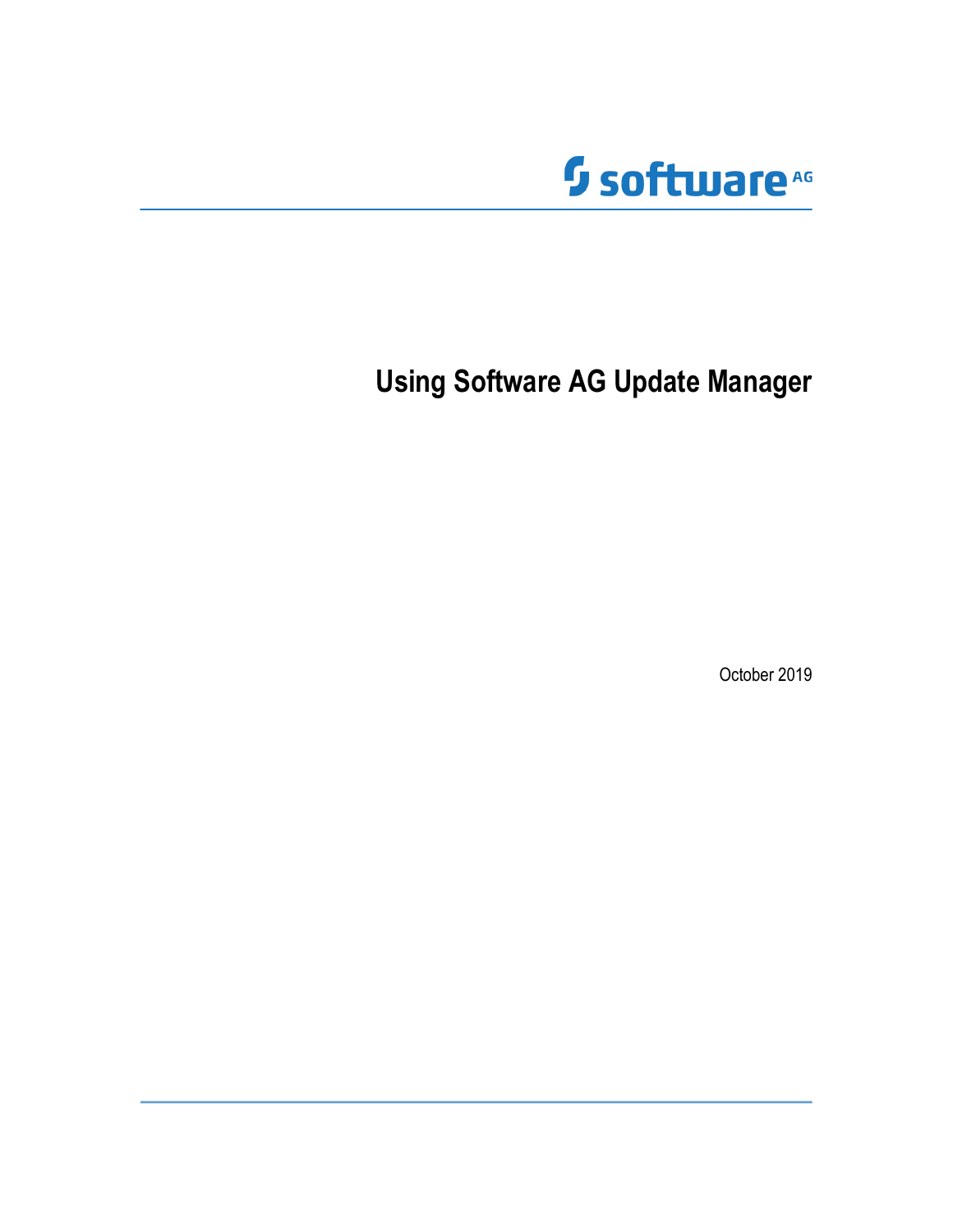This document applies to Software AG Update Manager October 2019 and to all subsequent releases.

Specifications contained herein are subject to change and these changes will be reported in subsequent release notes or new editions.

Copyright © 20112019 Software AG, Darmstadt, Germany and/or Software AG USA Inc., Reston, VA, USA, and/or its subsidiaries and/or its affiliates and/or their licensors.

The name Software AG and all Software AG product names are either trademarks or registered trademarks of Software AG and/or Software AG USA Inc. and/or its subsidiaries and/or its affiliates and/or their licensors. Other company and product names mentioned herein may be trademarks of their respective owners.

Detailed information on trademarks and patents owned by Software AG and/or its subsidiaries is located at http://softwareag.com/licenses.

Use of this software is subject to adherence to Software AG's licensing conditions and terms. These terms are part of the product documentation, located at http://softwareag.com/licenses and/or in the root installation directory of the licensed product(s).

This software may include portions of third-party products. For third-party copyright notices, license terms, additional rights or restrictions, please refer to "License Texts, Copyright Notices and Disclaimers of Third Party Products". For certain specific third-party license restrictions, please refer to section E of the Legal Notices available under "License Terms and Conditions for Use of Software AG Products / Copyright and Trademark Notices of Software AG Products". These documents are part of the product documentation, located at http://softwareag.com/licenses and/or in the root installation directory of the licensed product(s).

Use, reproduction, transfer, publication or disclosure is prohibited except as specifically provided for in your License Agreement with Software AG.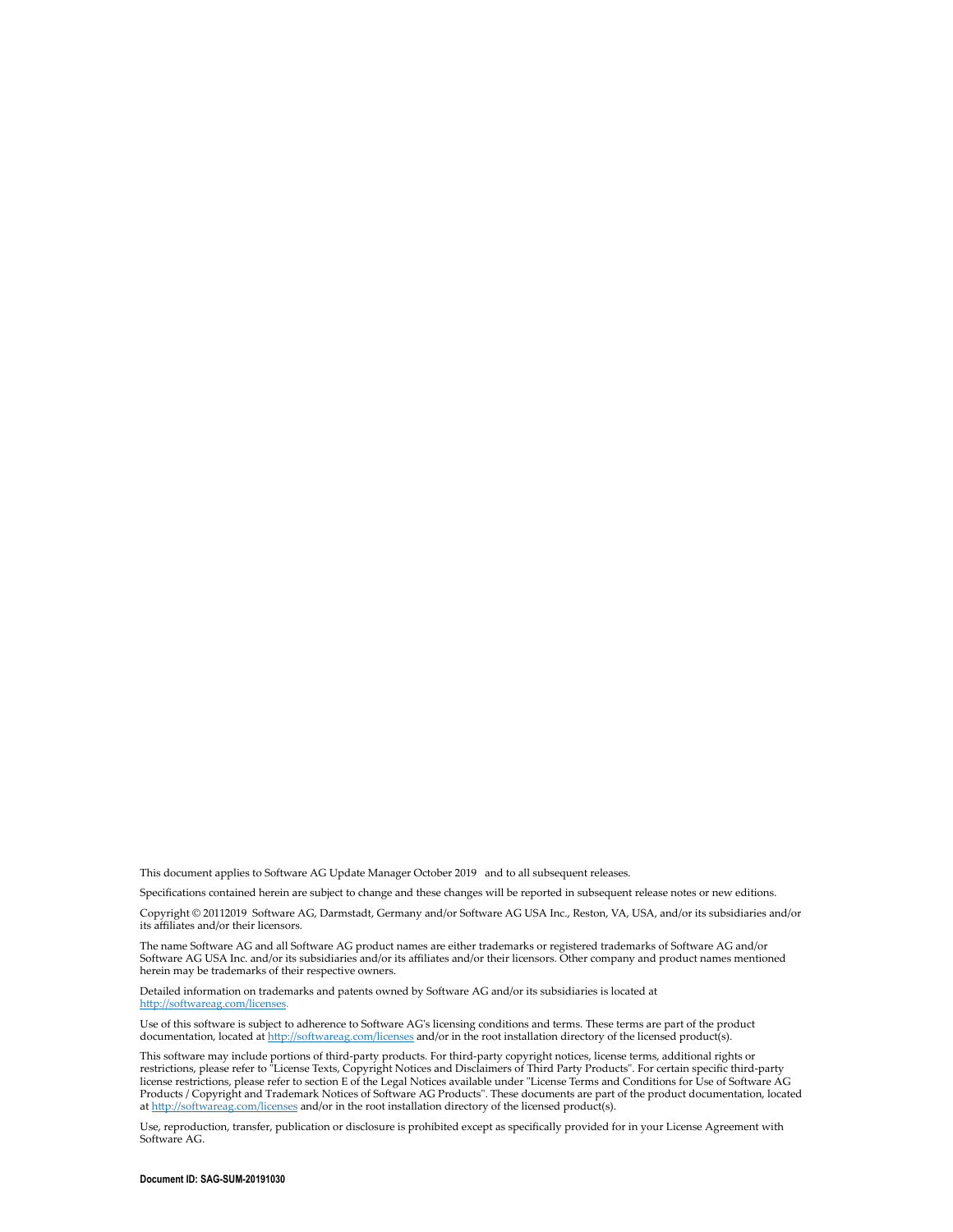# **Table of Contents**

| Using Command Central or Software AG Update Manager to Install Fixes10               |  |
|--------------------------------------------------------------------------------------|--|
|                                                                                      |  |
|                                                                                      |  |
|                                                                                      |  |
|                                                                                      |  |
|                                                                                      |  |
|                                                                                      |  |
|                                                                                      |  |
|                                                                                      |  |
|                                                                                      |  |
|                                                                                      |  |
|                                                                                      |  |
|                                                                                      |  |
|                                                                                      |  |
|                                                                                      |  |
|                                                                                      |  |
|                                                                                      |  |
| Critical Requirements and Recommendations for Successful Installation17              |  |
|                                                                                      |  |
|                                                                                      |  |
|                                                                                      |  |
|                                                                                      |  |
|                                                                                      |  |
|                                                                                      |  |
|                                                                                      |  |
| Using a GUI to Install Update Manager on a Windows System for Use with Release 10.0  |  |
| Use a Script to Install Update Manager on a Windows System for Use with Release 10.0 |  |
|                                                                                      |  |
| Install Update Manager on a Mac OSX or Other UNIX System for Use with Release 10.0   |  |
|                                                                                      |  |
|                                                                                      |  |
|                                                                                      |  |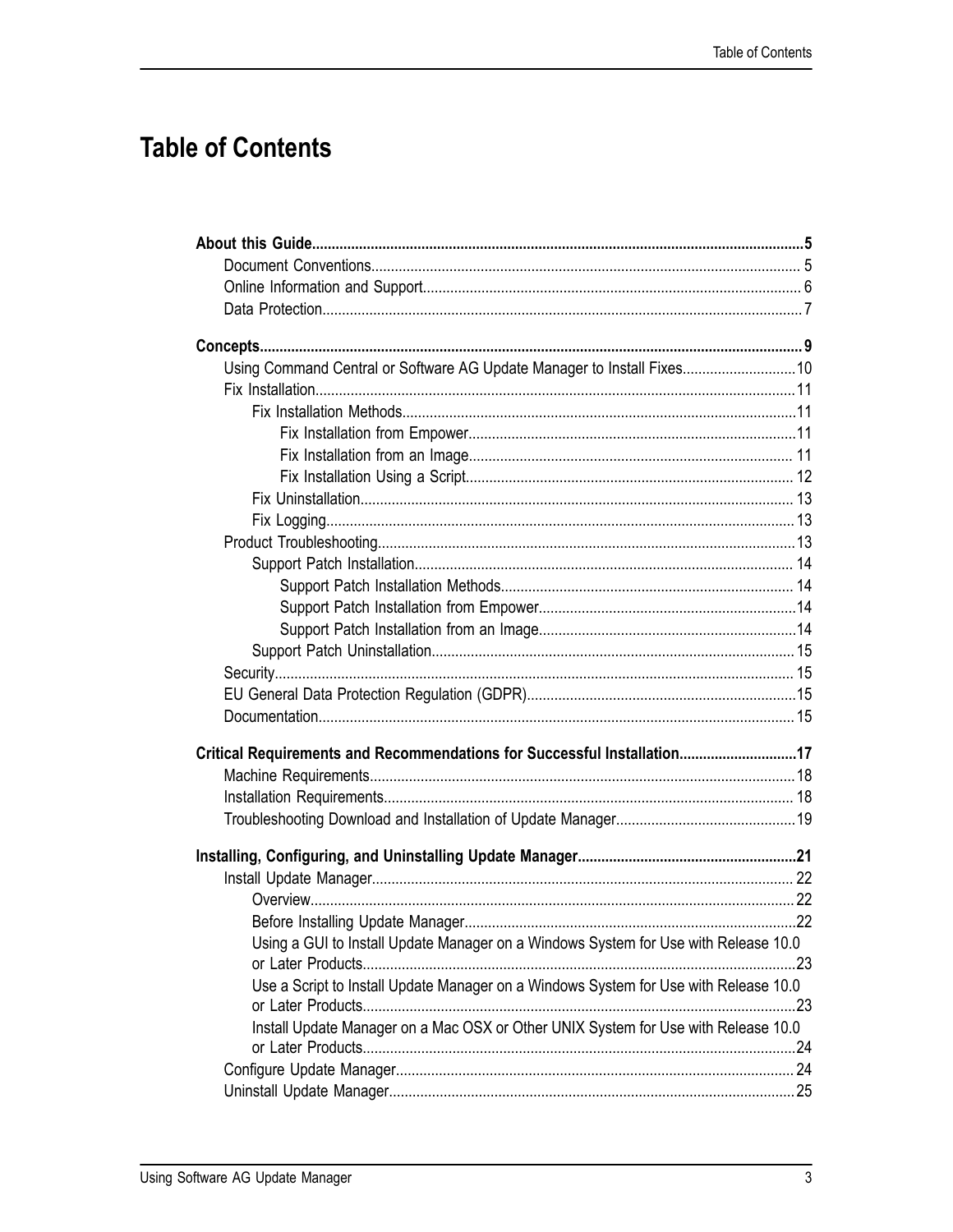| Create or Add to a Fix Image Based on a Model Installation Directory 34 |  |
|-------------------------------------------------------------------------|--|
|                                                                         |  |
|                                                                         |  |
|                                                                         |  |
|                                                                         |  |
|                                                                         |  |
|                                                                         |  |
|                                                                         |  |
|                                                                         |  |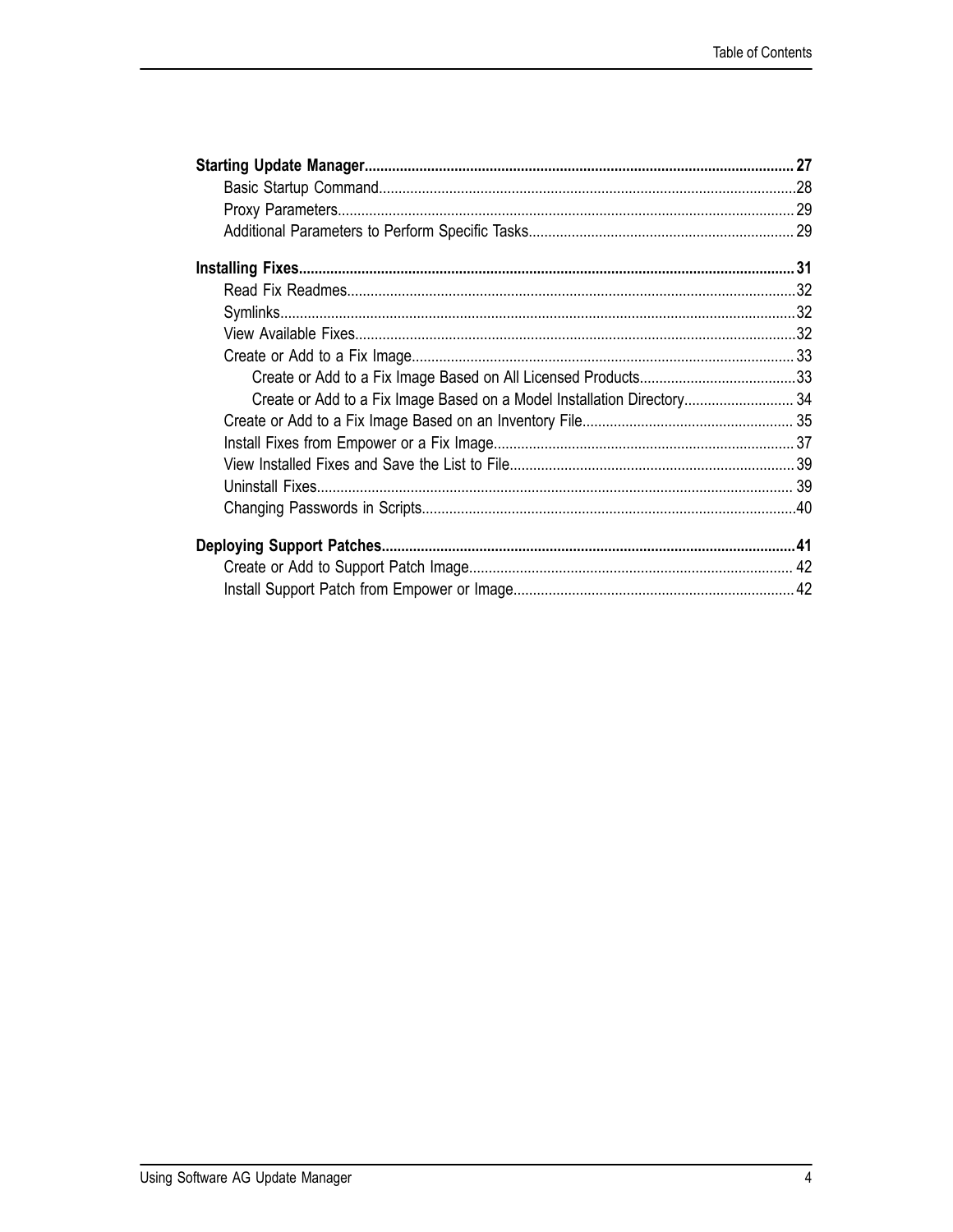## <span id="page-4-0"></span>**About this Guide**

This guide explains how to use Software AG Update Manager to install and uninstall fixes on your Software AG products.

# <span id="page-4-1"></span>**Document Conventions**

| <b>Convention</b> | <b>Description</b>                                                                                                                              |
|-------------------|-------------------------------------------------------------------------------------------------------------------------------------------------|
| <b>Bold</b>       | Identifies elements on a screen.                                                                                                                |
| Narrowfont        | Identifies service names and locations in the format<br>folder.subfolder.service, APIs, Java classes, methods, properties.                      |
| <i>Italic</i>     | Identifies:                                                                                                                                     |
|                   | Variables for which you must supply values specific to your own<br>situation or environment.                                                    |
|                   | New terms the first time they occur in the text.<br>References to other documentation sources.                                                  |
|                   |                                                                                                                                                 |
| Monospace         | Identifies:                                                                                                                                     |
| font.             | Text you must type in.<br>Messages displayed by the system.<br>Program code.                                                                    |
| $\{\}$            | Indicates a set of choices from which you must choose one. Type<br>only the information inside the curly braces. Do not type the {}<br>symbols. |
|                   | Separates two mutually exclusive choices in a syntax line. Type<br>one of these choices. Do not type the $\vert$ symbol.                        |
| $\lceil$ $\rceil$ | Indicates one or more options. Type only the information inside<br>the square brackets. Do not type the [] symbols.                             |
|                   | Indicates that you can type multiple options of the same type.<br>Type only the information. Do not type the ellipsis ().                       |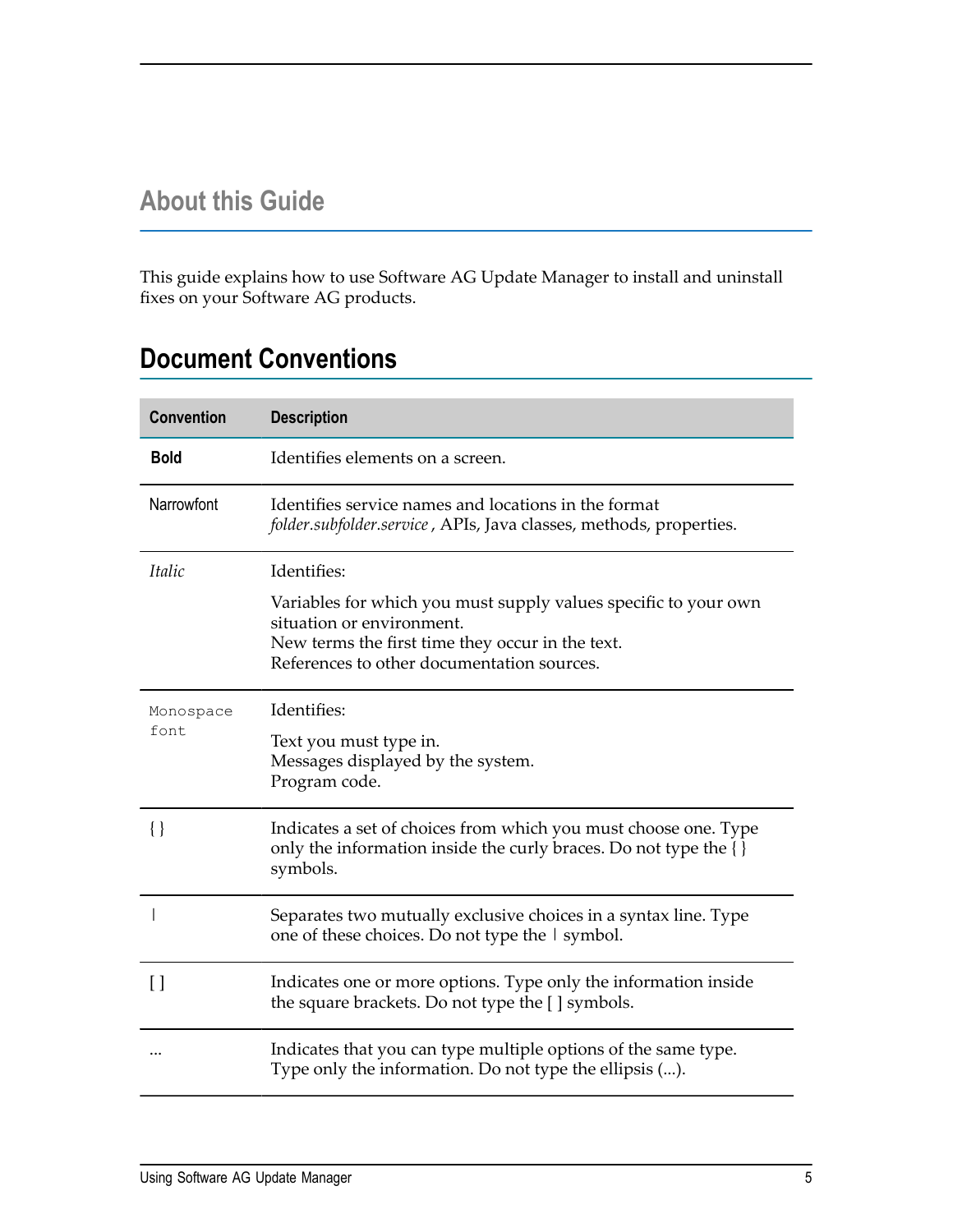# <span id="page-5-0"></span>**Online Information and Support**

#### **Software AG Documentation Website**

You can find documentation on the Software AG Documentation website at "http:// [documentation.softwareag.com".](http://documentation.softwareag.com) The site requires credentials for Software AG's Product Support site Empower. If you do not have Empower credentials, you must use the TECHcommunity website.

#### **Software AG Empower Product Support Website**

If you do not yet have an account for Empower, send an email to ["empower@softwareag.com"](mailto:empower@softwareag.com) with your name, company, and company email address and request an account.

Once you have an account, you can open Support Incidents online via the eService section of Empower at "https://empower.softwareag.com/".

You can find product information on the Software AG Empower Product Support website at "https://empower.softwareag.com".

To submit feature/enhancement requests, get information about product availability, and download products, go to ["Products"](https://empower.softwareag.com/Products/default.asp).

To get information about fixes and to read early warnings, technical papers, and knowledge base articles, go to the ["Knowledge](https://empower.softwareag.com/KnowledgeCenter/default.asp) Center".

If you have any questions, you can find a local or toll-free number for your country in our Global Support Contact Directory at "https://empower.softwareag.com/ [public\\_directory.asp"](https://empower.softwareag.com/public_directory.asp) and give us a call.

#### **Software AG TECHcommunity**

You can find documentation and other technical information on the Software AG TECHcommunity website at "http://techcommunity.softwareag.com". You can:

- Access product documentation, if you have TECHcommunity credentials. If you do not, you will need to register and specify "Documentation" as an area of interest.
- Access articles, code samples, demos, and tutorials.
- Use the online discussion forums, moderated by Software AG professionals, to ask questions, discuss best practices, and learn how other customers are using Software AG technology.
- Link to external websites that discuss open standards and web technology.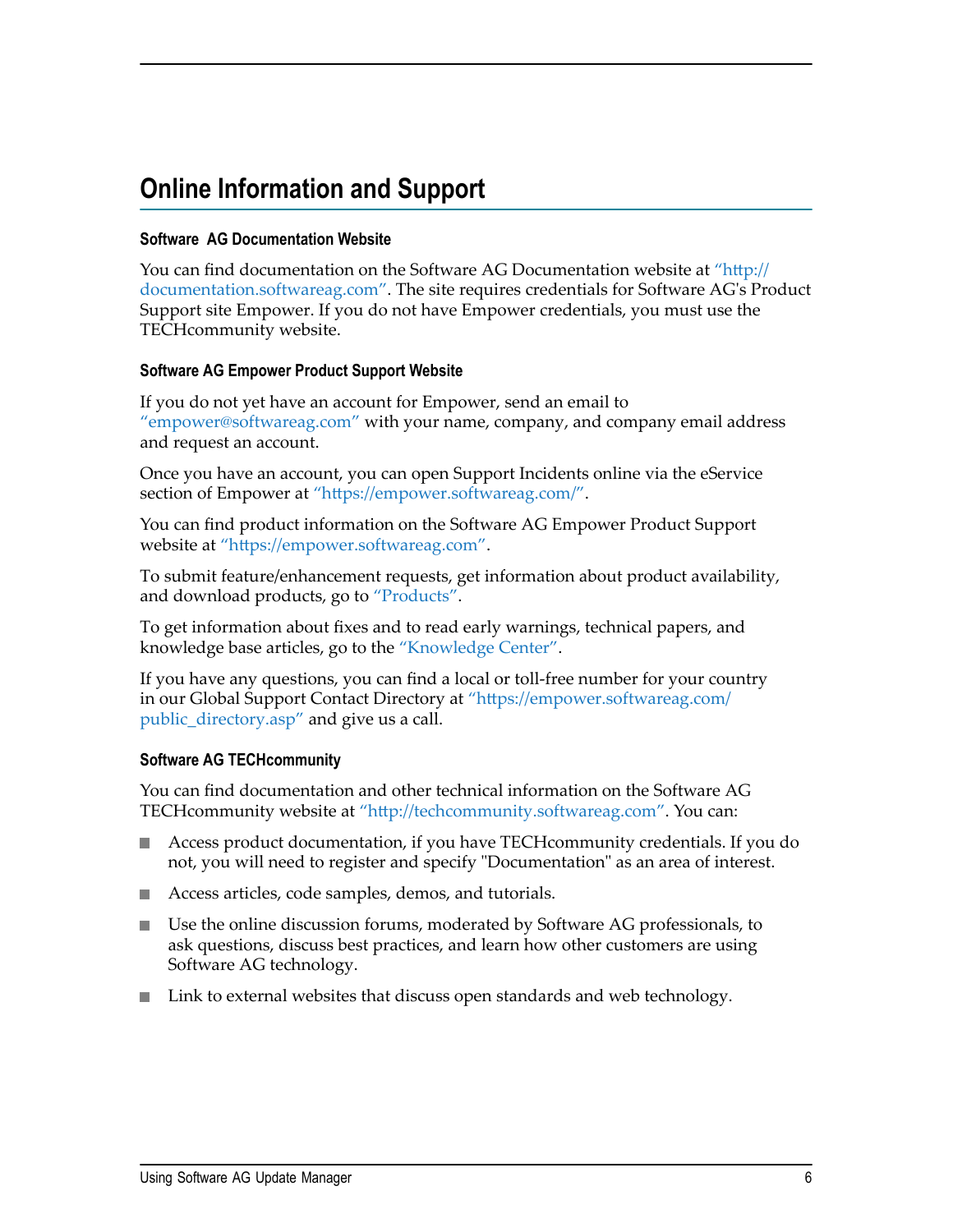# <span id="page-6-0"></span>**Data Protection**

Software AG products provide functionality with respect to processing of personal data according to the EU General Data Protection Regulation (GDPR). Where applicable, appropriate steps are documented in the respective administration documentation.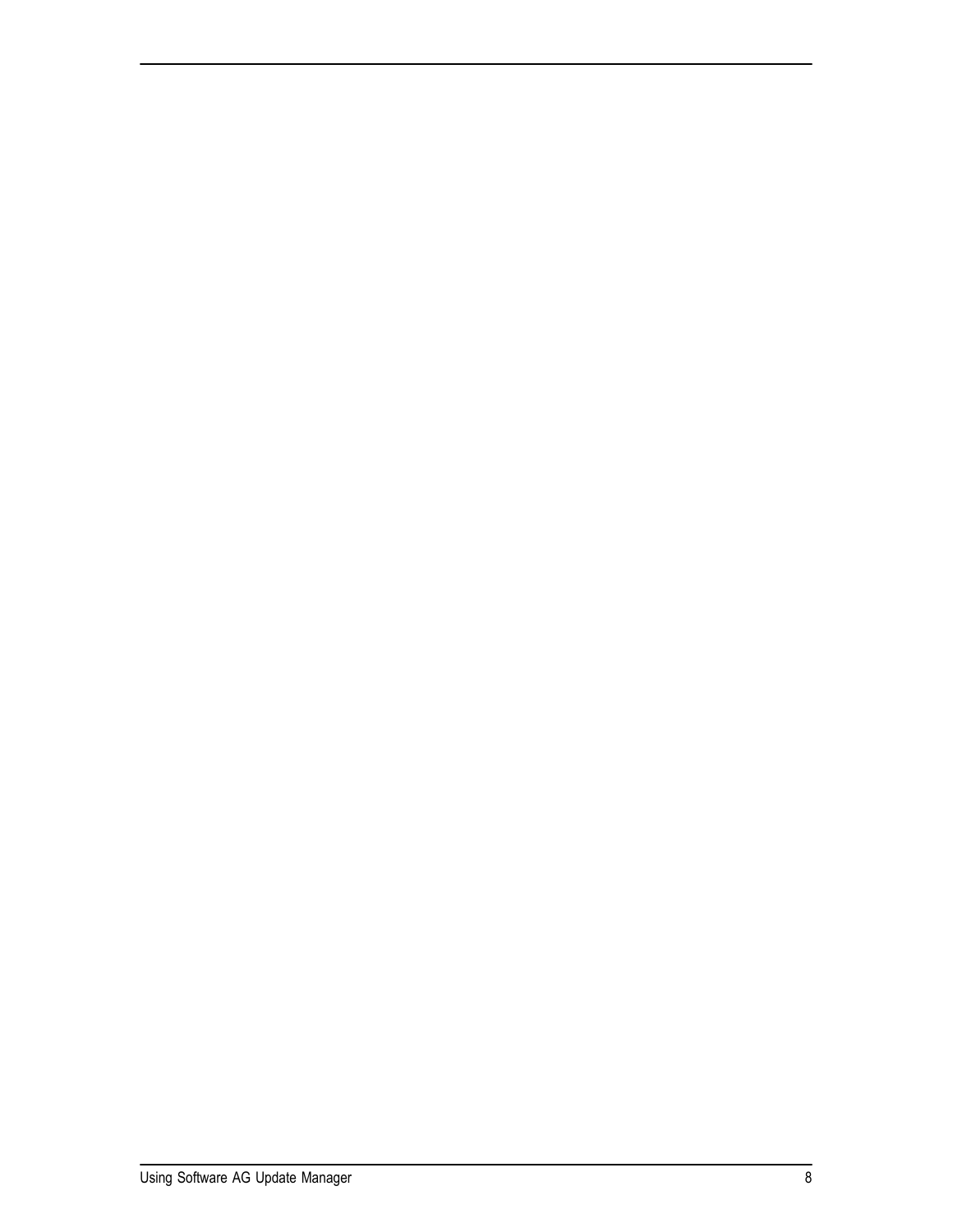#### <span id="page-8-0"></span> $\mathbf{1}$ **Concepts**

|  | 11               |
|--|------------------|
|  | 13               |
|  | -15              |
|  | 15 <sup>15</sup> |
|  | 15               |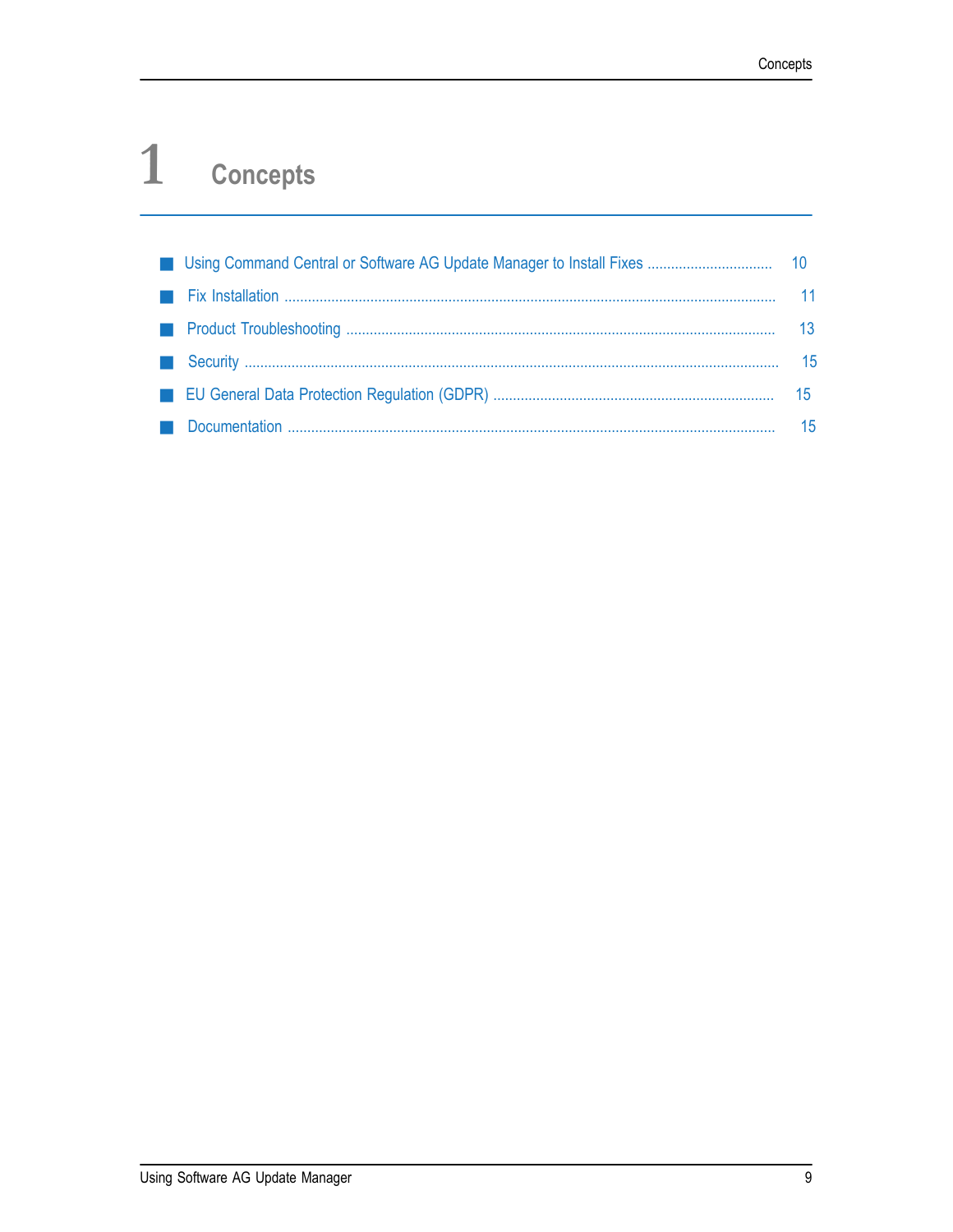# <span id="page-9-0"></span>**Using Command Central or Software AG Update Manager to Install Fixes**

Software AG recommends installing your fixes as follows:

- Use Command Central to install fixes and support patches on Software AG products in distributed staging and production environments. Command Central enables you to install, patch, configure, manage, and upgrade products remotely from a central location.
- Use Software AG Update Manager to install fixes and support patches on  $\overline{\phantom{a}}$ Software AG products on standalone development machines.

Support patches include:

Diagnostic collector.

Software AG delivers a diagnostic collector to collect information that will help diagnose an issue. Any generated output is provided to Software AG for review and analysis. The diagnostic collector might have multiple iterations until the root cause has been found. The diagnostic collector can only be installed in isolated test environments unless Software AG gives special permission.

Test patch.  $\overline{\phantom{a}}$ 

> Software AG delivers a test patch to try to resolve an issue and to obtain verification of the problem resolution. The test patch might have multiple iterations until the root cause has been found. The test patch can only be installed in isolated test environments.

Hotfix.  $\Box$ 

> Software AG delivers a hotfix to resolve an issue when it is not possible to wait for the release of the equivalent official fix. The hot fix is tested in an isolated test environment and, if testing is successful, is then deployed to the production environment. When the equivalent official fix is released, the hotfix must be removed and the official fix installed.

Software AG uses these support patches to troubleshoot problems in Software AG product installations.

This guide explains how to use Update Manager. For instructions on using Command Central, see *Software AG Command Central Help*.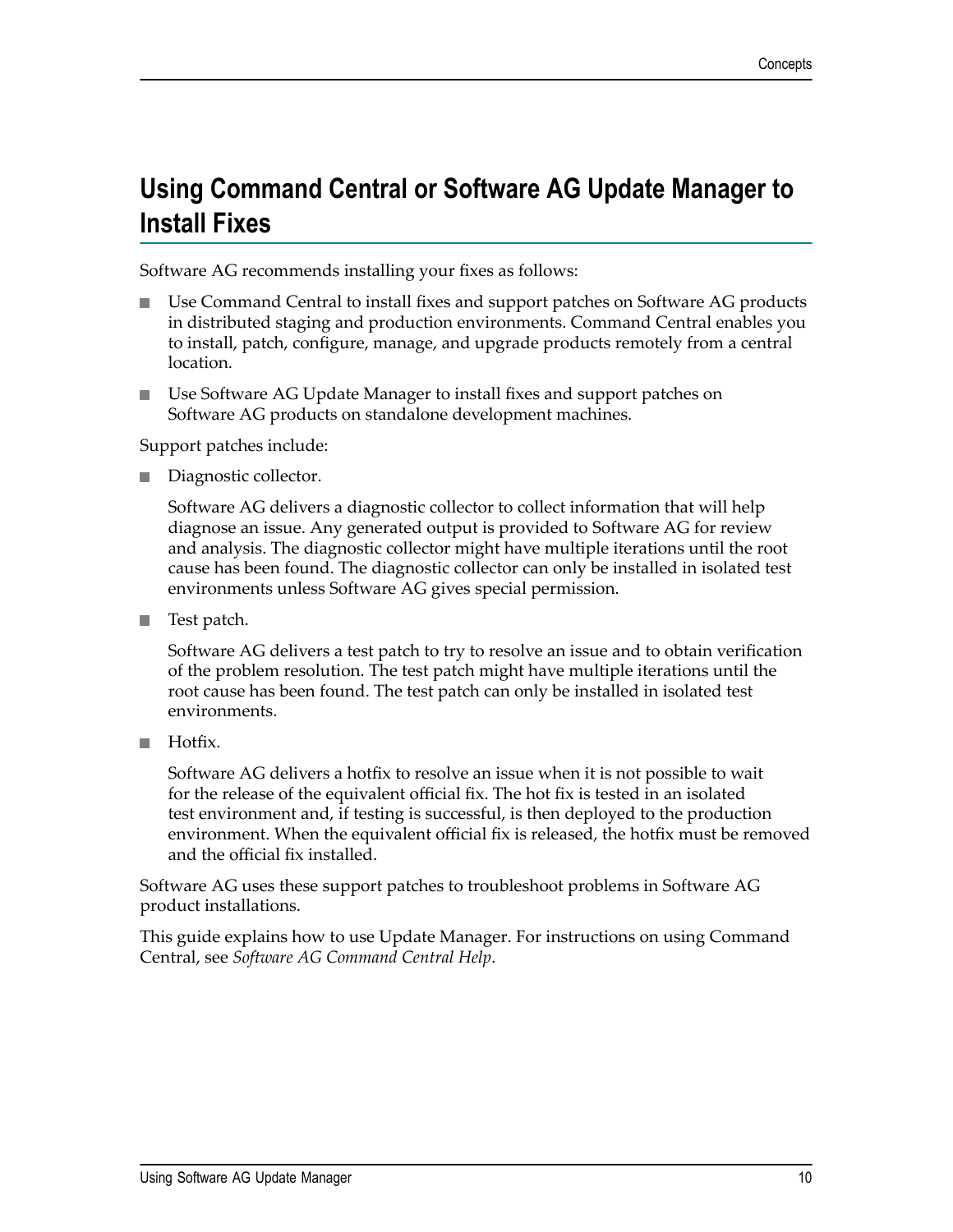# <span id="page-10-0"></span>**Fix Installation**

#### <span id="page-10-1"></span>**Fix Installation Methods**

Update Manager offers these methods for installing fixes:

- You can install the latest fixes directly from the Software AG Empower Product  $\Box$ Support website on a single machine.
- You can download fixes from Empower into an *image* and then install the fixes from  $\Box$ the image on one or more machines.
- You can record a *script* of yourself installing fixes from Empower or from an image, and then use the script to install fixes with no user input on other machines.

#### <span id="page-10-2"></span>**Fix Installation from Empower**

You can install fixes by running Update Manager and connecting to Empower. You might use this method if you want to install the latest versions of fixes, or if you want to install on a single machine, and the machine can go outside your corporate firewall.

Update Manager provides dependency management for fixes. When you select fixes to install from Empower, Update Manager automatically determines whether related fixes are required for other products. For example, a fix you apply to Monitor might require a related fix to Integration Server. If the products for the related required fixes are in the same installation directory as the selected fixes, Update Manager installs them automatically. If they are not, Update Manager lists them at the end of the fix installation so you can install the related required fixes yourself. You must install the related required fixes as soon possible, or your products might not work together properly.

#### <span id="page-10-3"></span>**Fix Installation from an Image**

You can download fixes from Empower into an image and then use that image to install fixes on one or more machines. You might use this method in these cases:

- F. The machines that host the products on which you want to install fixes cannot go outside your corporate firewall (that is, cannot connect to Empower).
- You want to install some or all of the same fixes on multiple machines that are n. running the same operating system, and want to avoid the time required to download from Empower.
- You want to store a specific version of each fix so you can install the same fix versions on multiple machines over time. Empower provides only the latest versions of fixes, so the version of a fix that is available now on Empower might be replaced by a later version in the future. An image always contains the versions of the fixes that you downloaded into it. Software AG recommends creating images to ensure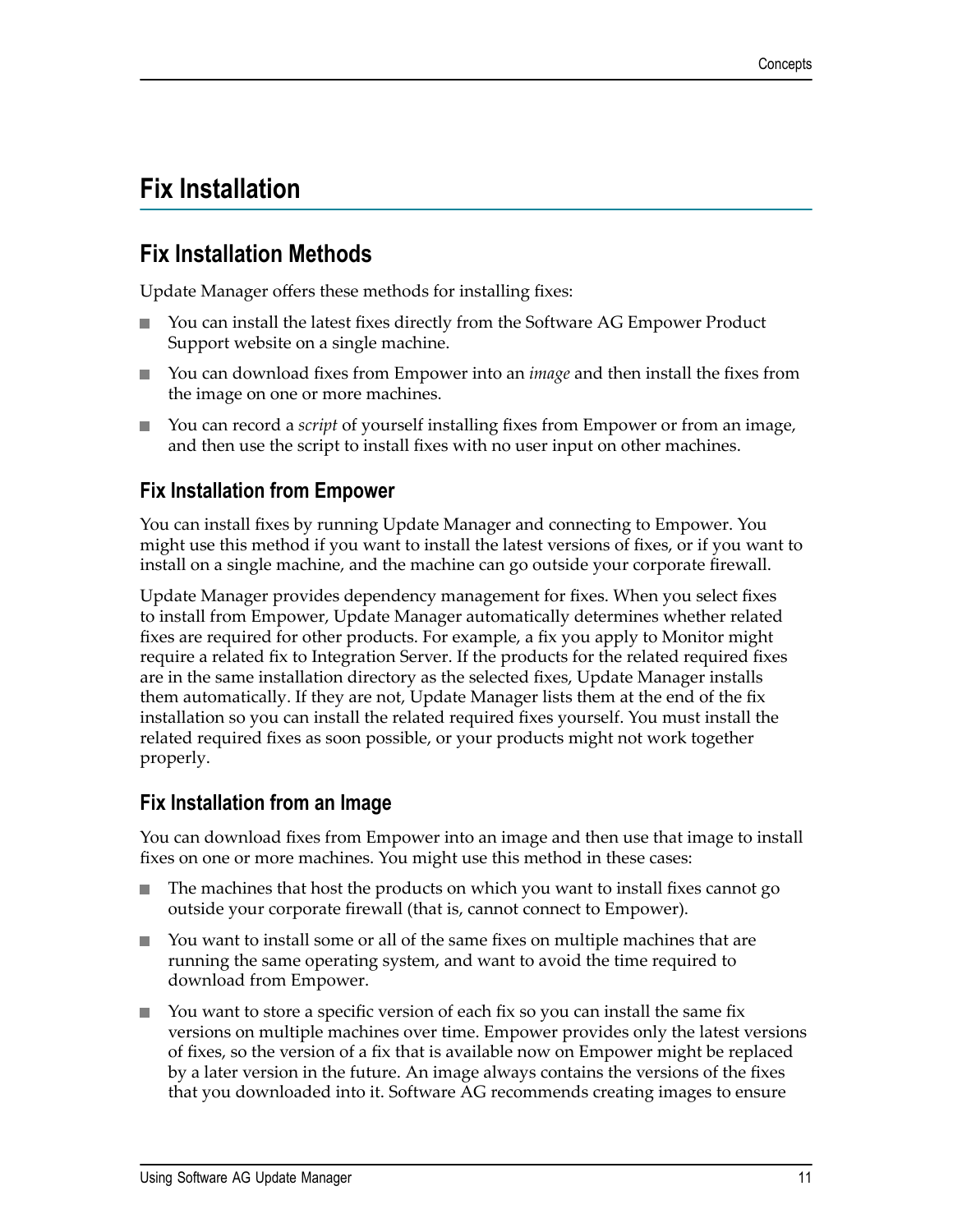consistency across product installations over time, especially if you have a long fix verification and promotion cycle.

П You want to make sure you can install fixes at any time, regardless of whether production servers are locked down or have special access controls.

You can create an image using these methods:

- Connect to Empower and download fixes from a list of fixes that are available either for any product you have licensed from Software AG, or for only products in a model installation directory.
- Run Update Manager on an offline machine to generate an inventory of products n. in a model installation directory and of fixes that are already installed on those products, copy the file to an online machine, connect to Empower, and download fixes from the list of fixes in the inventory file.

Update Manager provides dependency management for fixes. When you select fixes to include in a fix image, Update Manager automatically determines whether related fixes are required for other products and, if so, selects those fixes for inclusion in the image as well.

Update Manager does not install any fixes on the local machine during image creation.

When additional fixes become available on Empower, you can add them to existing images.

Update Manager saves images as zip files.

When you select fixes to install from a fix image, Update Manager automatically determines whether related fixes are required for other products. For example, a fix you apply to Monitor might require a related fix to Integration Server. If the products for the related required fixes are in the same installation directory as the selected fixes, Update Manager installs them automatically. If they are not, Update Manager lists them at the end of the fix installation so you can install the related required fixes yourself. You must install the related required fixes as soon possible, or your products might not work properly together.

#### <span id="page-11-0"></span>**Fix Installation Using a Script**

You create a script by recording yourself installing fixes from Empower or an image, and you then use that script to install fixes on one or more machines. You might use this method if you want to install fixes on multiple machines that have identical product installations, or if you want to automate fix installation.

If you want a script to always install the latest version of fixes, record yourself installing from Empower, which always offers only the latest fix versions. When you run the script, the script gets the fixes from Empower.

If you want the script to always install a specific version of each fix, record yourself installing from an image that contains those fix versions. When you run the script, the script gets the fixes from the image. You can also record yourself installing from an image if you do not want a script to go outside your corporate firewall.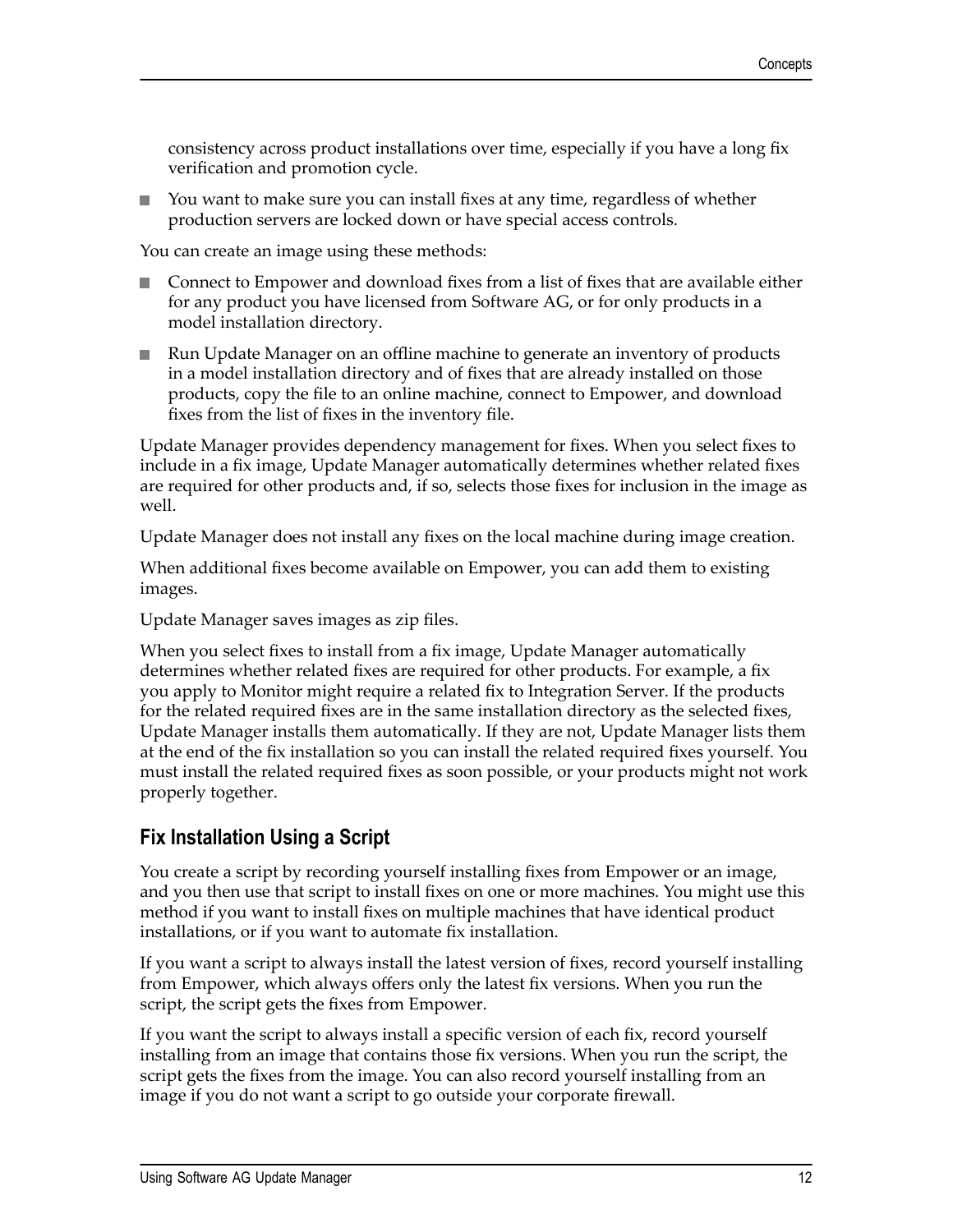When you run the script, you cannot provide any input. Because you use scripts only to install on machines with identical product installations, all fixes you include in the script are automatically installed in each product installation. In addition, scripts include installation-specific options such as product connection values, and the same installation-specific options are used for each product installation.

When additional fixes become available on Update Manager, you cannot add them to existing scripts. Instead you must create new scripts.

Update Manager saves scripts as .txt files.

#### <span id="page-12-0"></span>**Fix Uninstallation**

You can uninstall fixes from a product installation using Update Manager. You can also record a script of yourself uninstalling fixes and then use the script to uninstall fixes with no user input on other machines.

Update Manager provides dependency management for fixes. When you select fixes to uninstall from a product installation, Update Manager automatically lets you know if other fixes depend on the selected fixes. You can choose either to not uninstall the required fixes, or to also uninstall the dependent fixes.

## <span id="page-12-1"></span>**Fix Logging**

Update Manager writes debug, error, and info logs for fix installation and uninstallation to correspondingly named directories in the *Software AG\_directory*/UpdateManager/logs directory. Each log contains the entries for all product installations on the machine. For example, if you install fixes on an 9.5 product installation on the machine, and on a 9.0 product installation on the machine, Update Manager will write the entries for both installations to the same log.

Update Manager writes an audit log for fix installation and uninstallation to the *Software AG\_directory*/install/fix/logs directory for the products on which the fixes are installed or uninstalled.

The most recent files are named debug.log, error.log, info.log, and audit.log. When Update Manager writes a new file, it renames the previous file to include a date stamp (for example, debug\_*yyyymmdd* ).

# <span id="page-12-2"></span>**Product Troubleshooting**

Software AG provides support patches (that is, diagnostic collectors, test patches, or hotfixes) when customers experience problems with products. These support patches contain code that enables the logging of additional information about the product installation and attempts to verify a solution to the problem the installation is experiencing. After installing a support patch, you run your products as usual and send the logs to Software AG for diagnosis.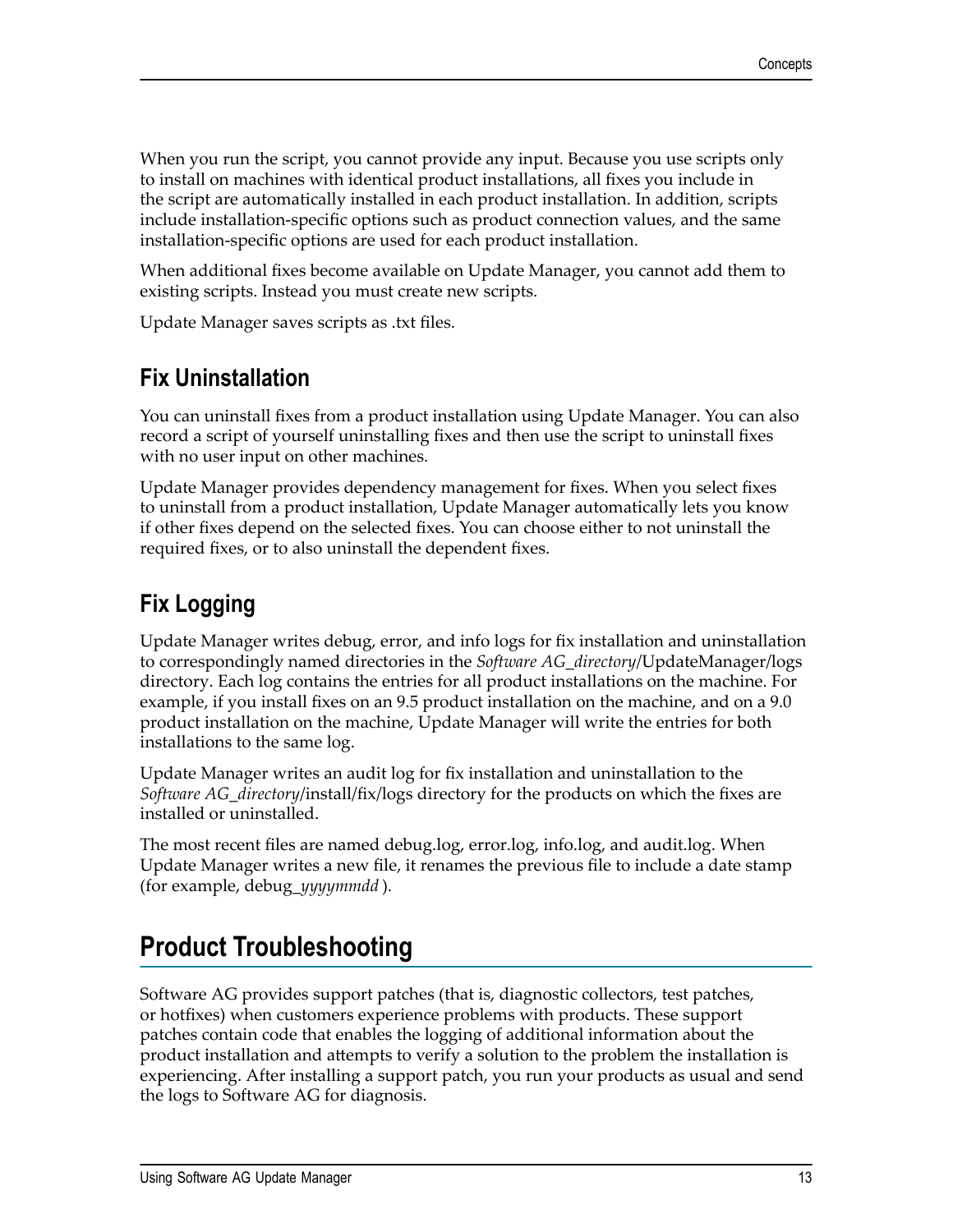In the past, you deployed these support patches manually, by unzipping jar files or modifying code yourself. You can now use Update Manager to install support patches automatically.

#### <span id="page-13-0"></span>**Support Patch Installation**

#### <span id="page-13-1"></span>**Support Patch Installation Methods**

Update Manager offers these methods for installing support patches:

- You can install support patches directly from Empower on a single machine. П
- You can download support patches from Empower into an image and then install П the support patches from the image on one or more machines.
- You can record a script of yourself installing support patches from Empower or from m. an image, and then install the support patches from the script with no user input on one or more machines.

#### <span id="page-13-2"></span>**Support Patch Installation from Empower**

You can install support patches by running Update Manager and connecting to Empower. You might use this method if you want to install on a single machine, and the machine can go outside your corporate firewall.

#### <span id="page-13-3"></span>**Support Patch Installation from an Image**

You can download support patches from Empower into an image and then use that image to install support patches on one or more machines. You might use this method in these cases:

- The machines that host the product installations on which you want to install m. support patches cannot go outside your corporate firewall (that is, cannot connect to Empower).
- You want to install some or all of the same support patches on multiple machines,  $\overline{\phantom{a}}$ and want to avoid the time required to download from Empower.

You create an image by running Update Manager, connecting to Empower, and selecting the support patches to download into the image. Update Manager does not install any support patches on the local machine. You can include support patches for any operating system in the image; when you install from the image, only the support patches that are appropriate for the target system will be available for installation.

Images do not contain installation-specific options such as product connection values. When you install from an image, you provide the installation-specific options that are appropriate for the machine on which you are installing. In addition, the product installations into which you install do not have to be identical, so you can install only those support patches from the image that are appropriate for each installation. When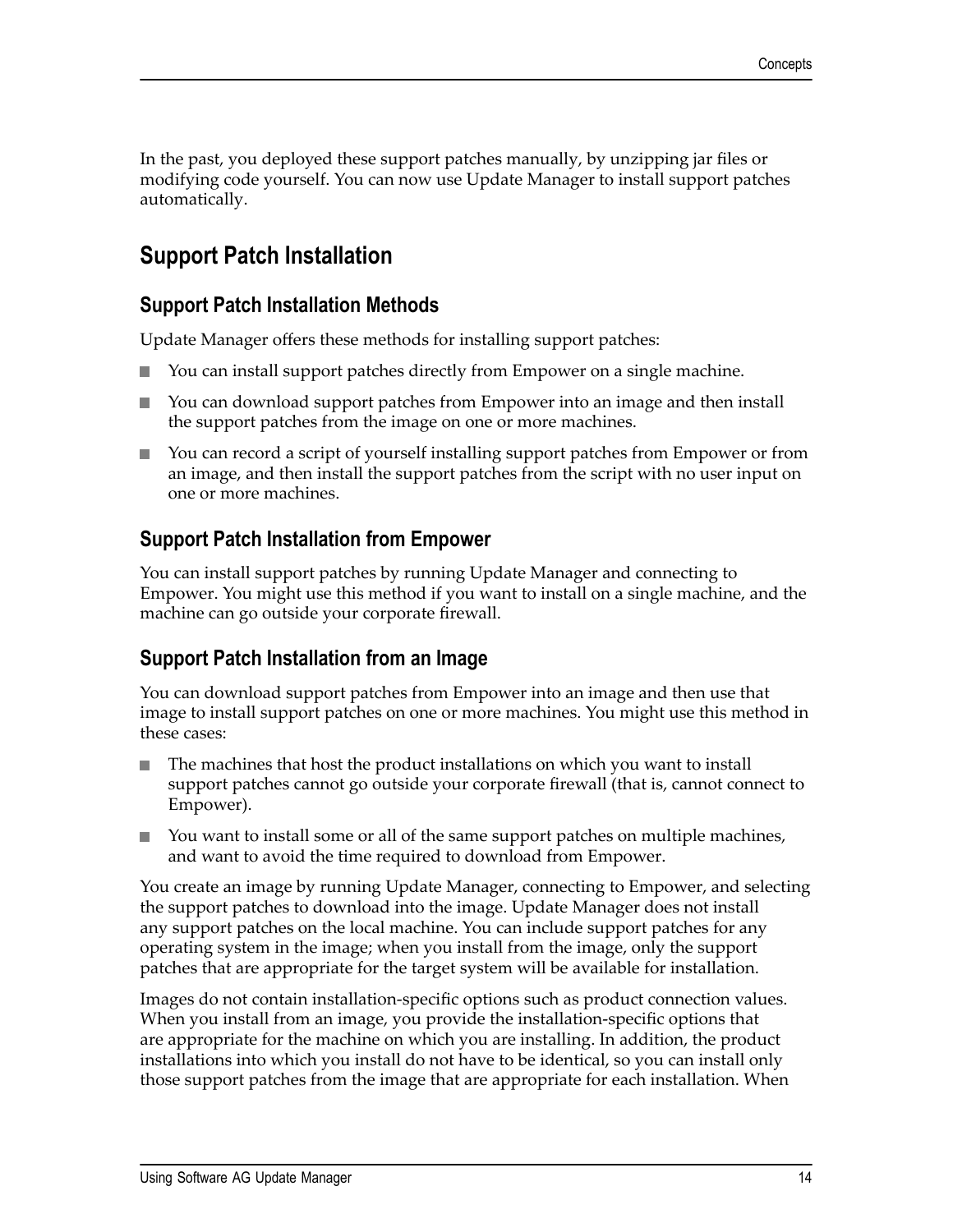additional support patches become available on Empower, you can add them to existing images.

Update Manager saves images as zip files.

### <span id="page-14-0"></span>**Support Patch Uninstallation**

You can uninstall support patches from a product installation using Update Manager.

# <span id="page-14-1"></span>**Security**

If your company connects to the Internet through an HTTP or Socks proxy server, you must use that proxy server to install. You supply proxy connection information and, if necessary, credentials the first time you run Update Manager.

If you supply credentials, Update Manager uses Improved Security Support (ISS) to encrypt, decrypt, and store the password and any other sensitive data. ISS provides modern encryption algorithms (JCE AES cipher with 128-bit key) and protects sensitive data by separating it from configuration data. Sensitive data is stored in a dedicated folder and file, so if the proxy configuration file is shared (for example, with the Software AG Global Support team), the sensitive data will not leak.

If the proxy password is corrupted or deleted (for example, if someone edits or deletes the proxy.cnf file in the *Software AG\_directory*/UpdateManager/conf directory), retype the proxy information in the GUI or on the command line. ISS will encrypt and store the retyped password.

**Important:** Do not share any information stored in the *Software AG\_directory*/ UpdateManager/\*\*/storage directory with anyone outside your company.

# <span id="page-14-2"></span>**EU General Data Protection Regulation (GDPR)**

Update Manager connects to the Software Download Center on Empower to download your fixes and support patches. Update Manager collects and stores Empower user names on the Software Download Center so it can track problems that occur during installation of fixes or support patches. To request removal of this personal data from the Software Download Center, contact Software AG Global Support.

# <span id="page-14-3"></span>**Documentation**

Update Manager is upgraded on an ongoing basis. This guide is not updated as frequently. You might therefore find minor differences between Update Manager and this guide.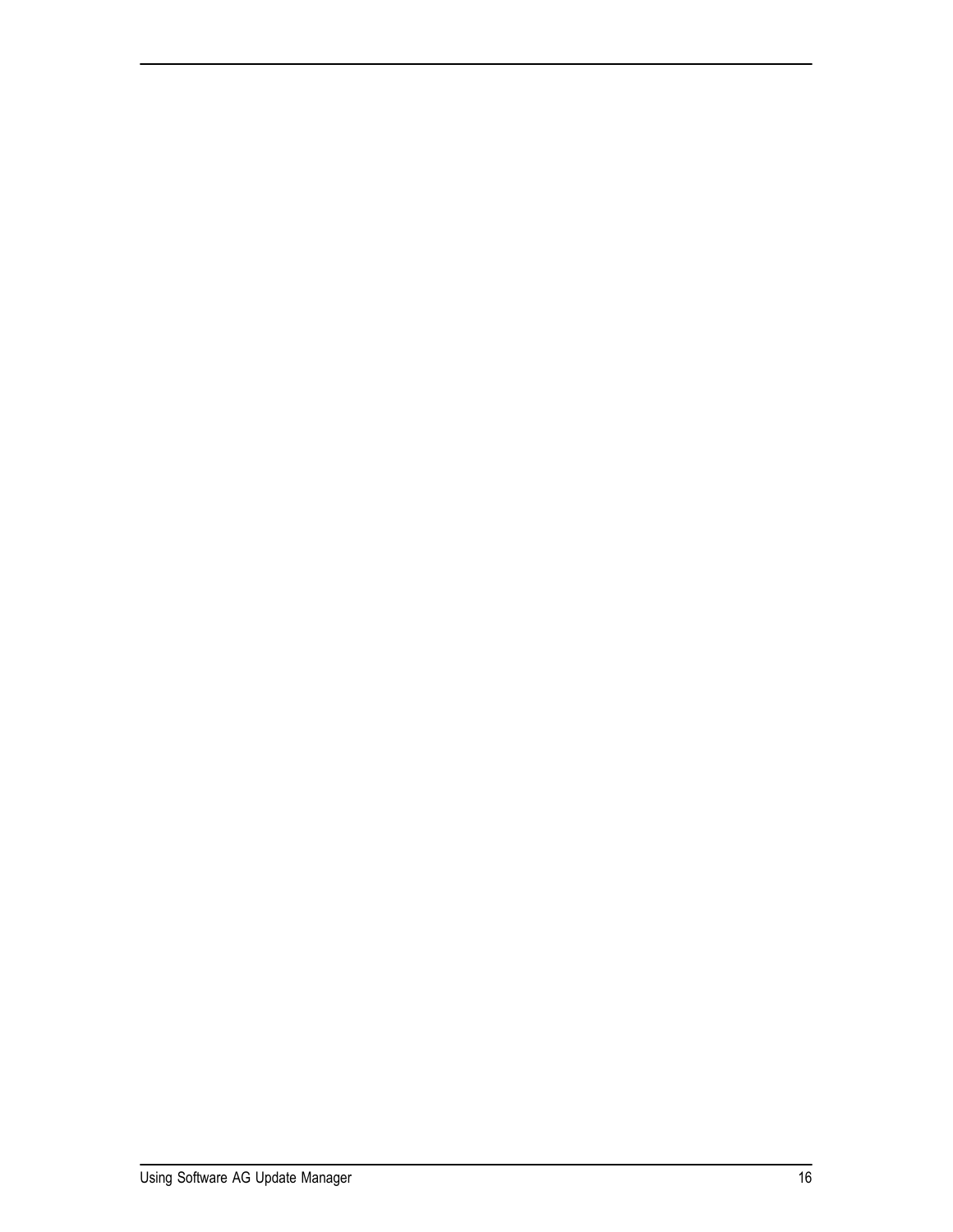# <span id="page-16-0"></span>**2 Critical Requirements and Recommendations for Successful Installation**

|  | - 18 |
|--|------|
|  |      |
|  |      |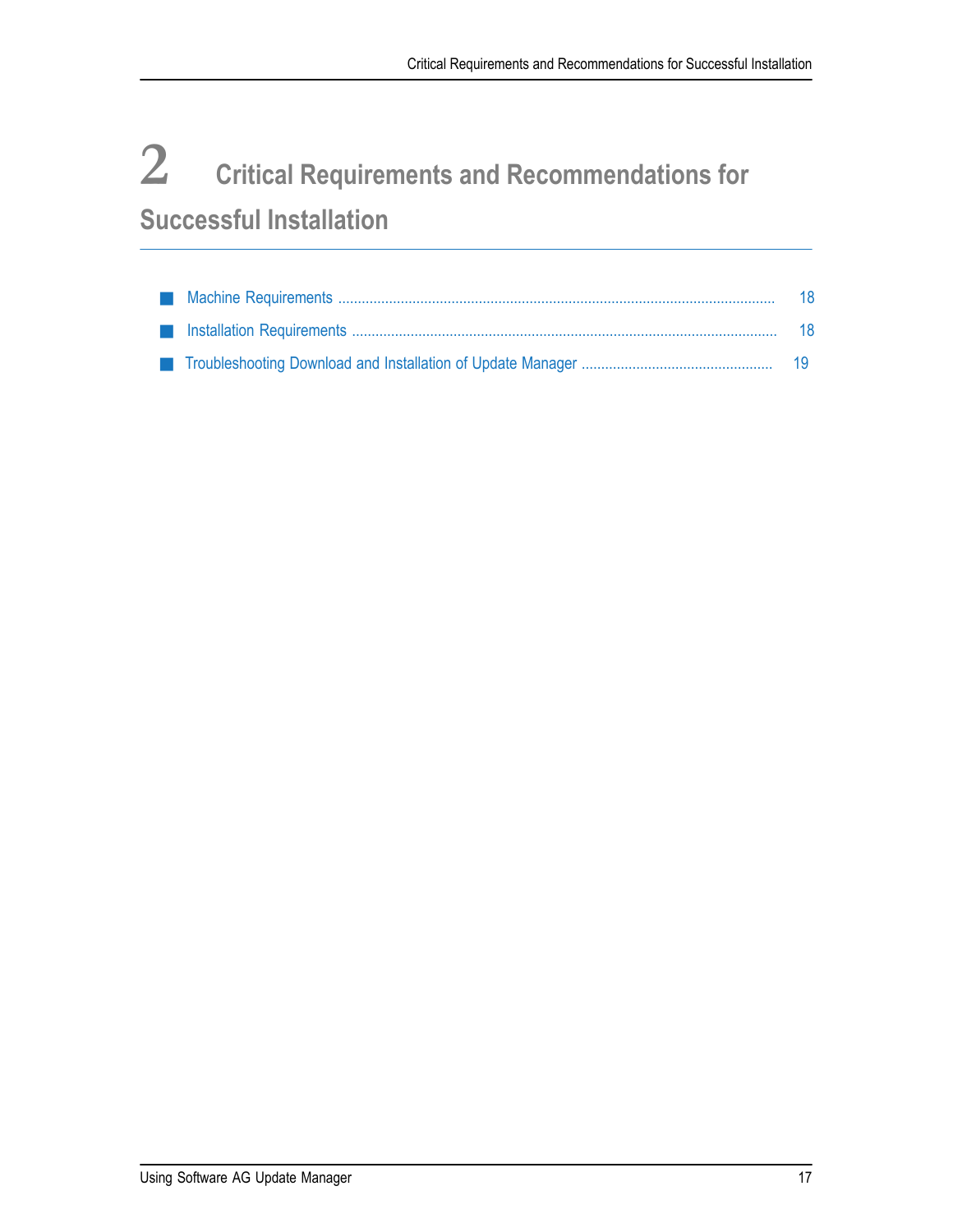## <span id="page-17-0"></span>**Machine Requirements**

- If you are going to create an installation image, make sure the machine on which you are going to run the installer has at least twice the size of the installation image in free disk space in the file system that will contain the image file. For example, if you are going to create the 1GB image MyImage.zip in C:\MyDirectory, file system C:\ must have at least 2GB free disk space available. This is because the installer downloads the products to a directory with the same name as the image (for example, C:\MyDirectory\MyImage) before adding the products to the image, so if you lose your connection to the Empower Product Support website, you can resume where you left off. To predict the image size, see the numbers for Free Space Required (for the image) and Free Space Available (in the file system) in the product selection tree after you select the products to include in the image.
- The performance of the products installed on your environment is related to the available hardware resources. Running Software AG Update Manager with limited hardware resources might affect the performance of the product, for example, when running Update Manager on a system with a single CPU core. Performance might be affected when running Update Manager simultaneously with other installed products and/or antivirus programs.

# <span id="page-17-1"></span>**Installation Requirements**

- To avoid file or product conflicts, do not run Update Manager and Software AG Installer at the same time.
- Do not modify or remove files that have been installed or created by Update Manager or Software AG Installer unless specifically instructed to do so by Software AG.
- Do not modify or remove files from the Update Manager installation directory or the *Software AG\_directory* \install directory; these directories contain important metadata that is used by Update Manager and the installer.
- Before installing a fix on a product, back up the Update Manager installation **The State** directory and the product directory.
- Back up the Update Manager installation directory regularly, in synchronization with your regular backups of your Software AG products. These backups ensure that Software AG can restore the products as well as the Update Manager metadata to a known point of time.
- Read the readmes for all fixes you want to install before installing the fixes. The  $\overline{\phantom{a}}$ readmes describe the issues that have been fixed and provide cautions and warnings. Some readmes also provide steps you must perform before or after you install the fixes. The fix installation chapter explains how to access readmes.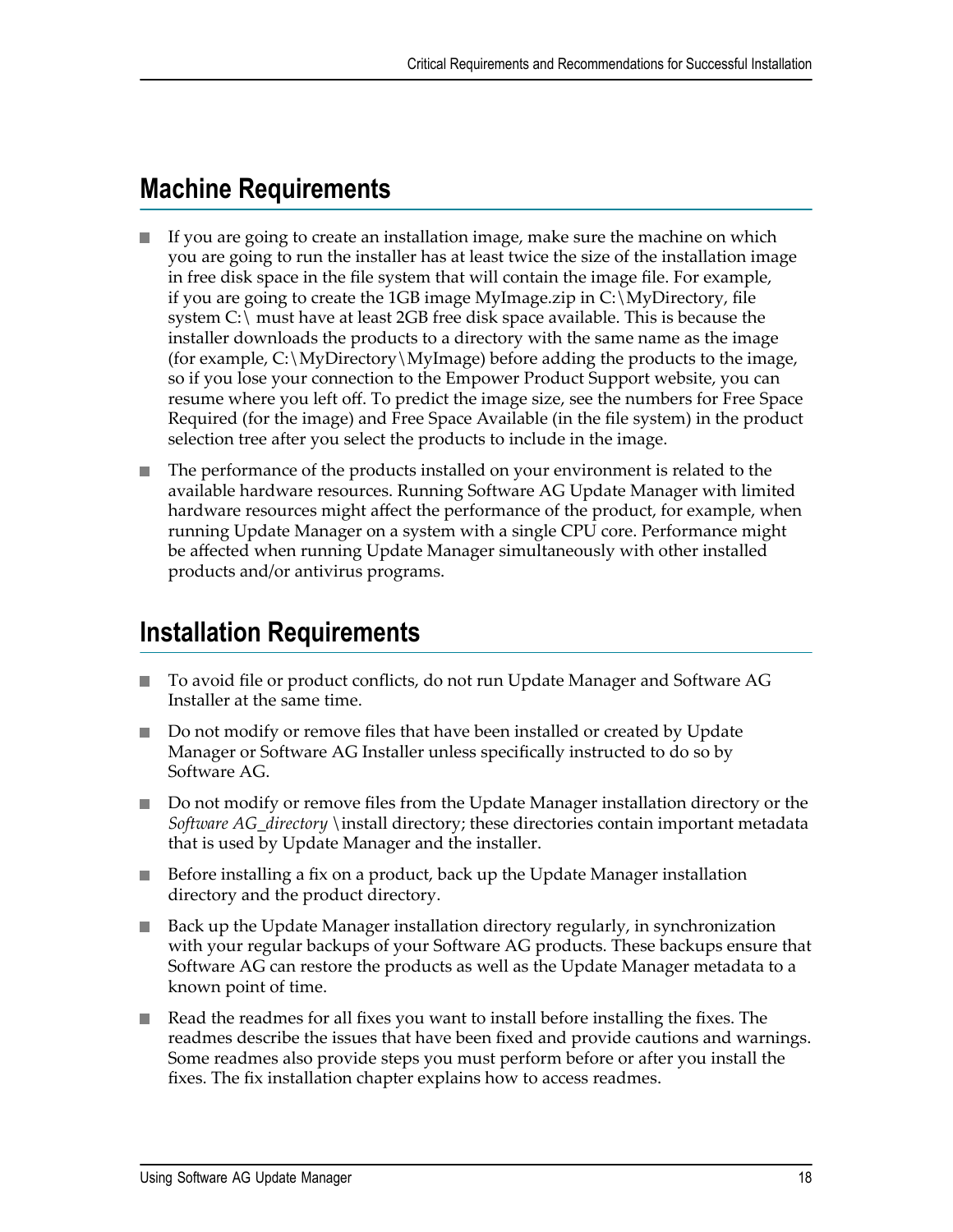- Verify fixes in a development or test environment of Software AG products before promoting the fixes to production environments. Then create a fix image and install fixes from that image into production environments for the reasons cited in ["Fix](#page-10-0) [Installation" on page 11.](#page-10-0)
- If you encounter problems after installing a fix, contact Software AG Global Support.

# <span id="page-18-0"></span>**Troubleshooting Download and Installation of Update Manager**

- When you download the Update Manager bootstrapper and then install Update  $\overline{\phantom{a}}$ Manager from Empower, the Update Manager components are verified using SHA256 checksums.
- During component download, activity might appear at times to stop completely. The cause might be that your virus scanner is scanning the components. Add the Update Manager installation directory to the virus scanner's exclusion list. If you do not have such a list, disable your anti-virus software while using Update Manager.
- If your network interferes with the component download, you might have problems connecting to Empower or see error messages about corrupted Zip files. Try the following:
	- ш Most download issues are caused by interference from a security appliance such as a virus scanner. Ask your network administrator whether he can make an adjustment to allow the download to work properly. Also check whether a proxy must be used to download files properly in Update Manager. Ask the network administrator to check the security settings for your proxy or firewall; they might be incompatible with Update Manager. If so, ask your IT department for temporary access to a port outside the firewall to download the components.
	- Test whether your network is handling SSL traffic properly; public websites are п available to help with this diagnoses. The verbose log will give you a great deal of troubleshooting information, but even if you cannot spot the problem, you will need to provide the verbose log to Software AG Global Support.
	- If you have access to another network, try running the same installation on the П other network. If the installation succeeds, create an installation image to use on machines in the network that is experiencing problems.
	- If you are still having trouble after trying these options, contact Software AG п Global Support for help. If the issue cannot be resolved after exploring all possibilities, or if you need an installation image urgently, Software AG Global Support can contact Software AG Logistics to provide Update Manager on a DVD or through a private FTP site.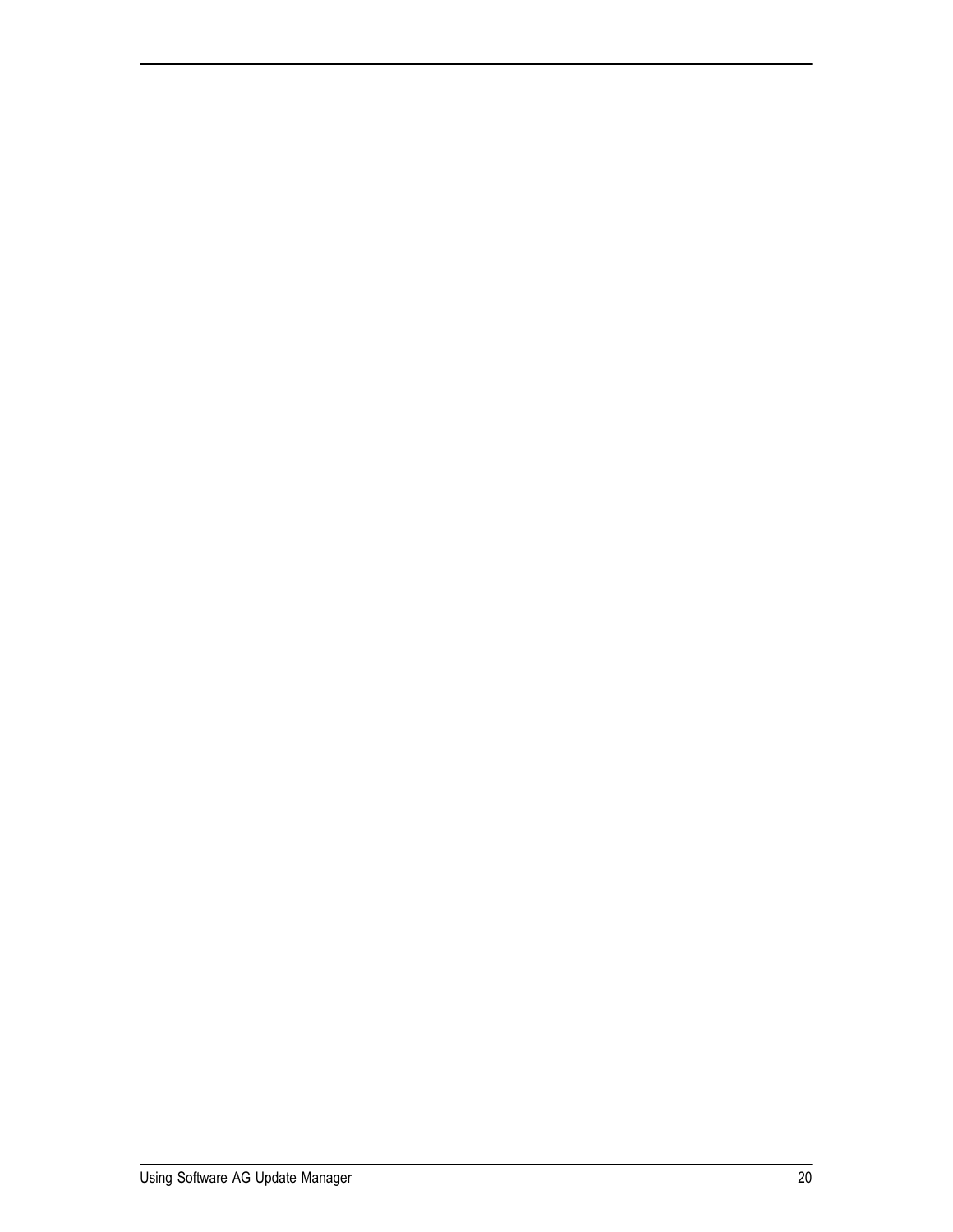# <span id="page-20-0"></span>**3 Installing, Configuring, and Uninstalling Update Manager**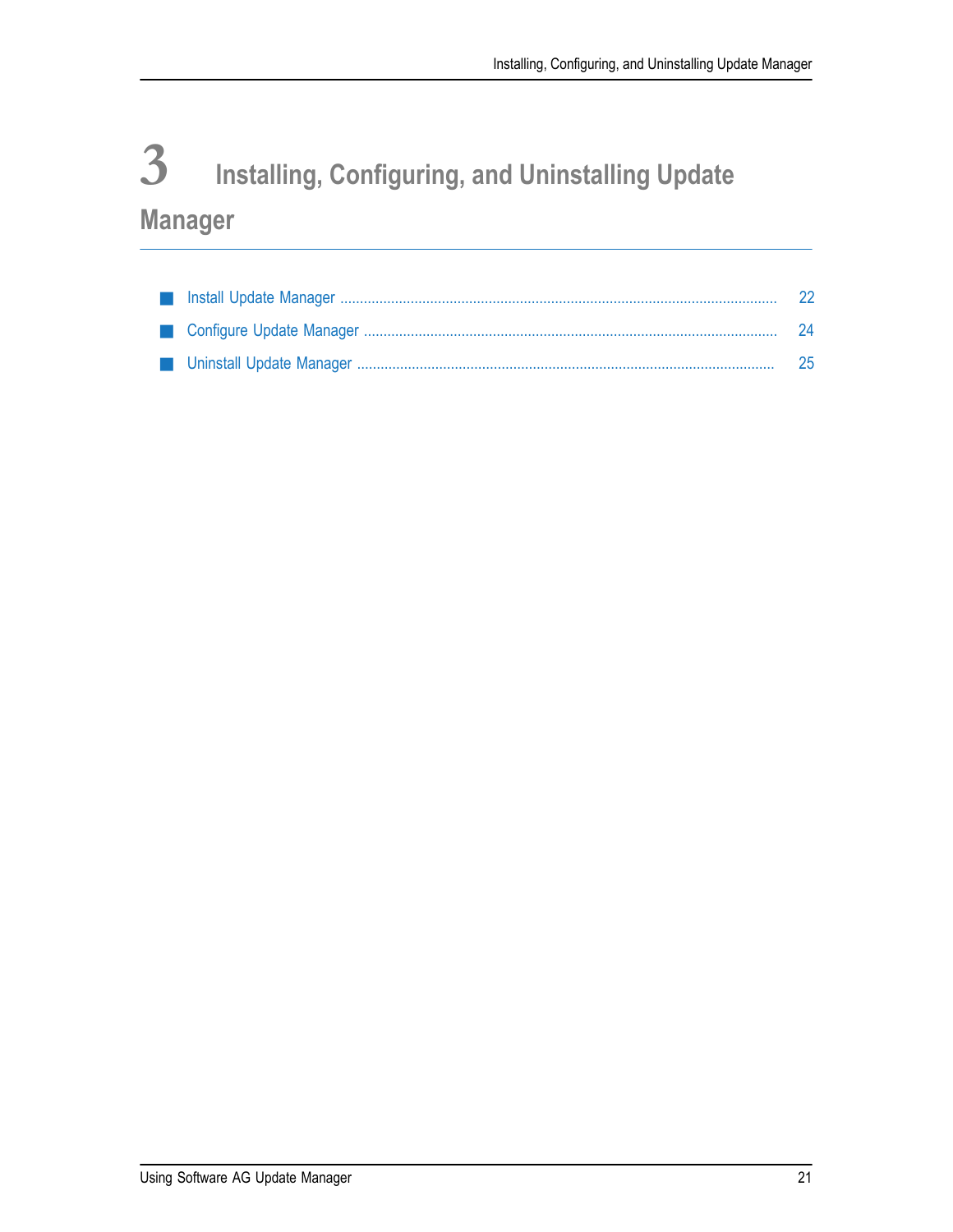# <span id="page-21-0"></span>**Install Update Manager**

## <span id="page-21-1"></span>**Overview**

Install Update Manager on any machine that hosts 10.0 or later Software AG products you want to work with, and use that Update Manager to install fixes on all 10.0 or later Software AG installations on the machine.

You can install Update Manager as a user with no administrative rights in any directory that is not controlled by the system. Do not install Update Manager in a systemcontrolled directory such as Program Files.

Update Manager offers a graphical user interface (GUI) mode and a command line mode. If you want to use Update Manager's GUI mode on a UNIX system, the UNIX system must have an X Windows environment.

# <span id="page-21-2"></span>**Before Installing Update Manager**

Open and read your installation email from Software AG.

If you are going to install on a machine that has Internet access, follow the instructions in the installation email to download the Update Manager installer to the target machine.

If you download the UNIX .sh script and then transfer it to another machine, set the transfer tool you use to binary mode.

**Note:** If the installer will not start, it was corrupted during download. Go to the Empower Product Support website from which you downloaded the bootstrapper and download the SHA256 file for that bootstrapper. Calculate the SHA256 checksum for the bootstrapper and compare it to the checksum value in the downloaded SHA256 file. If the values do not match, delete the corrupted bootstrapper, re-download it, and re-transfer it using binary mode

If you are going to install on a machine that does not have Internet access, ask your system administrator to follow the instructions in the installation email and in this guide to create an image file that contains Update Manager, and then to copy the image to the target machine.

If you are going to install on a Windows system, and you want to create a script and install Update Manager from the script, do the following:

- 1. Follow the instructions in the installation email to download the Update Manager installer for Windows to a Windows machine.
- 2. Open Windows Explorer, go to the directory that contains the installer, and doubleclick the SoftwareAGUpdateManager*yyyymm* .exe file.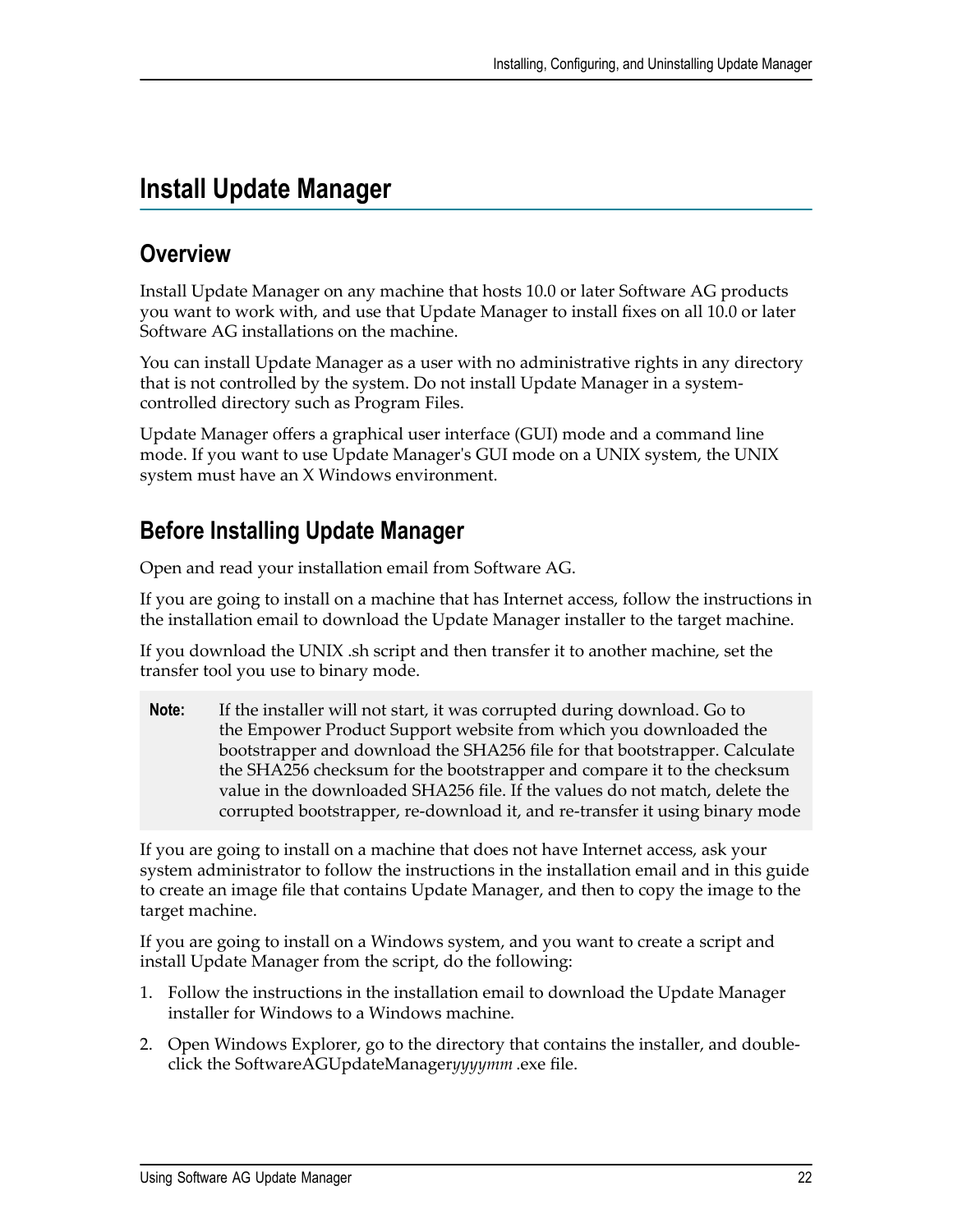3. On the Welcome panel, click **Advanced Options**, click the **Scripts** tab and click **Create script**. In the **Script file** field, type the name of the file in which to save the new script. You can specify any file name that is permitted by your operating system.

By default, the installer will write the new script file to the current working directory. If you want to write the file to a different directory, include the full path to the file in the **Script file** field. The directory to which you save the file must already exist.

Click **OK**. On the proxy panel, if your company connects to the Internet through a proxy server, you must use that proxy server to install.

- **Note:** The proxy password is encrypted, but the encryption is not the strongest possible encryption.
- 4. After script creation is complete, copy the script to the target machine.

#### <span id="page-22-0"></span>**Using a GUI to Install Update Manager on a Windows System for Use with Release 10.0 or Later Products**

- 1. Open Windows Explorer, go to the directory that contains the Update Manager installer, and double-click the SoftwareAGUpdateManager*yyyymm* .exe file.
- 2. If you want to install Update Manager from an image, click **Advanced Options** on the Welcome panel, click the **Images** tab, click **Install from image**, and specify the full path to the image file.

If you want to install Update Manager from a script, click **Advanced Options** on the Welcome panel, click the **Scripts** tab, click **Install from script**, and specify the full path to the script file.

- 3. Most panels are self-explanatory. On the proxy panel, if your company connects to the Internet through a proxy server, you must use that proxy server to install.
	- **Note:** The proxy password is encrypted, but the encryption is not the strongest possible encryption.

If you installed from a script, the installer exits immediately after the script finishes. If the installation is successful the exit code is 0. If errors occur while script is running the exit code is 1.

#### <span id="page-22-1"></span>**Use a Script to Install Update Manager on a Windows System for Use with Release 10.0 or Later Products**

1. Set the environment variable ZFUSION\_ SUMINSTALL\_ARGS to -readScript *full\_path\_to\_script\_file*. For example, enter: set ZFUSION SUMINSTALL ARGS= -readScript c:\myScript.txt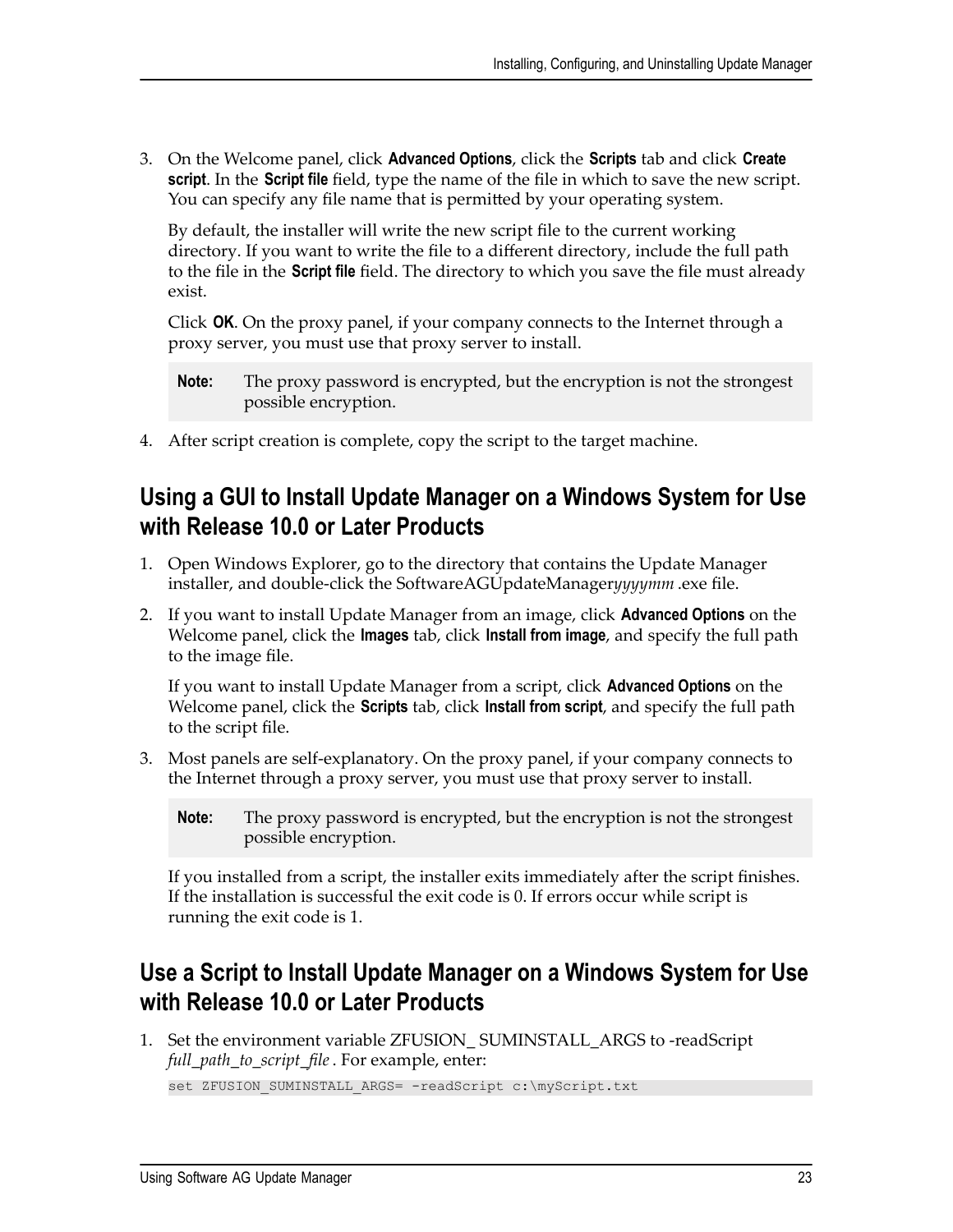2. Open a command window, go to the directory that contains the installer, and execute SoftwareAGUpdateManagerInstaller*yyyymmdd* .exe.

The installer exits immediately after finishing. If the installation is successful the exit code is 0. If errors occur while script is running the exit code is 1.

#### <span id="page-23-0"></span>**Install Update Manager on a Mac OSX or Other UNIX System for Use with Release 10.0 or Later Products**

Install a 64-bit JRE to run the Update Manager installer. For information on supported JDKs for these systems, see the product system requirements on the Software AG Documentation website.

**Important:** Do not apply maintenance updates from the vendor of the installed JDK. If an update to the installed JDK is required, Software AG will provide the update in the form of a fix.

Open a command shell and enter one of the commands below. The default installation directory is opt/SAGUpdateManager.

■ To install from Empower:

```
sum-setup.sh --accept-license -j full_path_to_JRE
[-d full_path_to_install_dir ]
```
■ To install from an image:

```
sum-setup.sh --accept-license -j full_path_to_JRE
[-d full_path_to_install_dir ] -i full_path_to_fix_image_file
```
# <span id="page-23-1"></span>**Configure Update Manager**

Go to *Software AG\_directory* /UpdateManager/conf directory, open the sum.cnf file in a text editor, and modify the properties as necessary.

The following table describes each configuration property you can modify for Update Manager.

| <b>Property</b> | <b>Description</b>                                                                                                                                                                                          |
|-----------------|-------------------------------------------------------------------------------------------------------------------------------------------------------------------------------------------------------------|
| cacheRetainDays | Update Manager caches fixes in its file system. By<br>default, cached fixes are deleted each time you start<br>Update Manager. To keep fixes in the cache, specify the<br>number of days to keep the fixes. |
| debugLevel      | The default is DEBUG. Software AG recommends not<br>changing this level so that you will have the maximum<br>amount of information in case of problems.                                                     |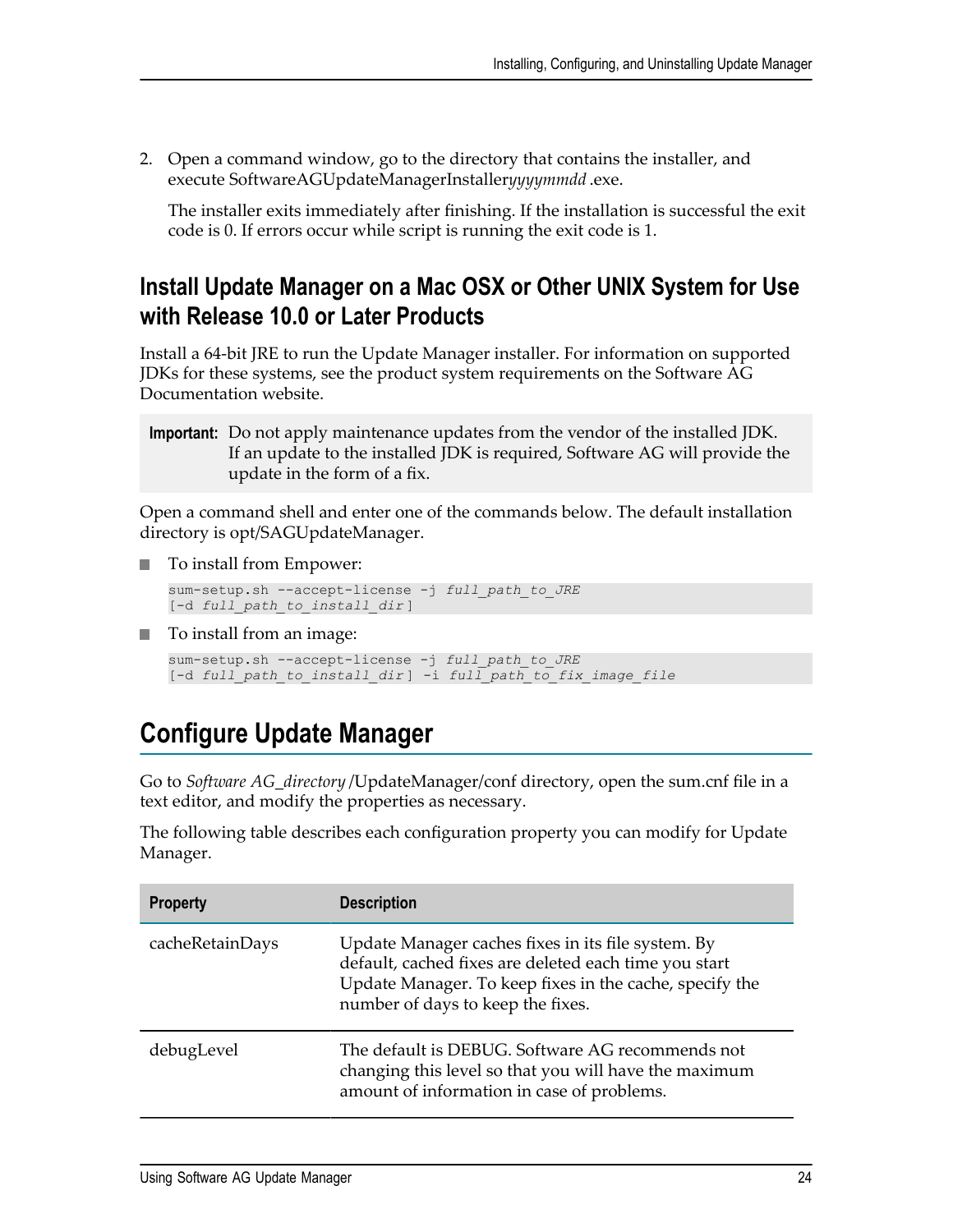| <b>Property</b>     | <b>Description</b>                                                                                                                                                                                                                                                                                       |
|---------------------|----------------------------------------------------------------------------------------------------------------------------------------------------------------------------------------------------------------------------------------------------------------------------------------------------------|
| selfUpdateMode      | Whether Update Manager should update itself to the<br>newest available release. Update Manager checks for a<br>new release when it starts up and connects to Empower.<br>Values are:                                                                                                                     |
|                     | ON - If a new release is available, Update Manager<br>will automatically update itself.                                                                                                                                                                                                                  |
|                     | PROMPT - If a new release is available, Update<br>Manager will ask whether to update itself.                                                                                                                                                                                                             |
|                     | <b>Note:</b> If a fix requires the latest release of Update<br>Manager, and you respond no to this prompt,<br>you will not be able to install the fix.                                                                                                                                                   |
| MaxReadmeToView     | Maximum number of readmes to display in Update<br>Manager at one time when using GUI mode. If you<br>select more fixes than this number on the fix selection<br>tree in the Update Manager GUI, and then try to view<br>the fix readmes, Update Manager will ask you to<br>deselect some of the readmes. |
| FontPrintReadme     | Type of font to use when printing readmes.                                                                                                                                                                                                                                                               |
| FontSizePrintReadme | Font size to use when printing readmes.                                                                                                                                                                                                                                                                  |
| ReadmeLinePerPage   | Number of lines of readme text to show at one time<br>when using Update Manager in command line mode.                                                                                                                                                                                                    |

# <span id="page-24-0"></span>**Uninstall Update Manager**

To uninstall Update Manager, delete the directory that contains the Update Manager installation.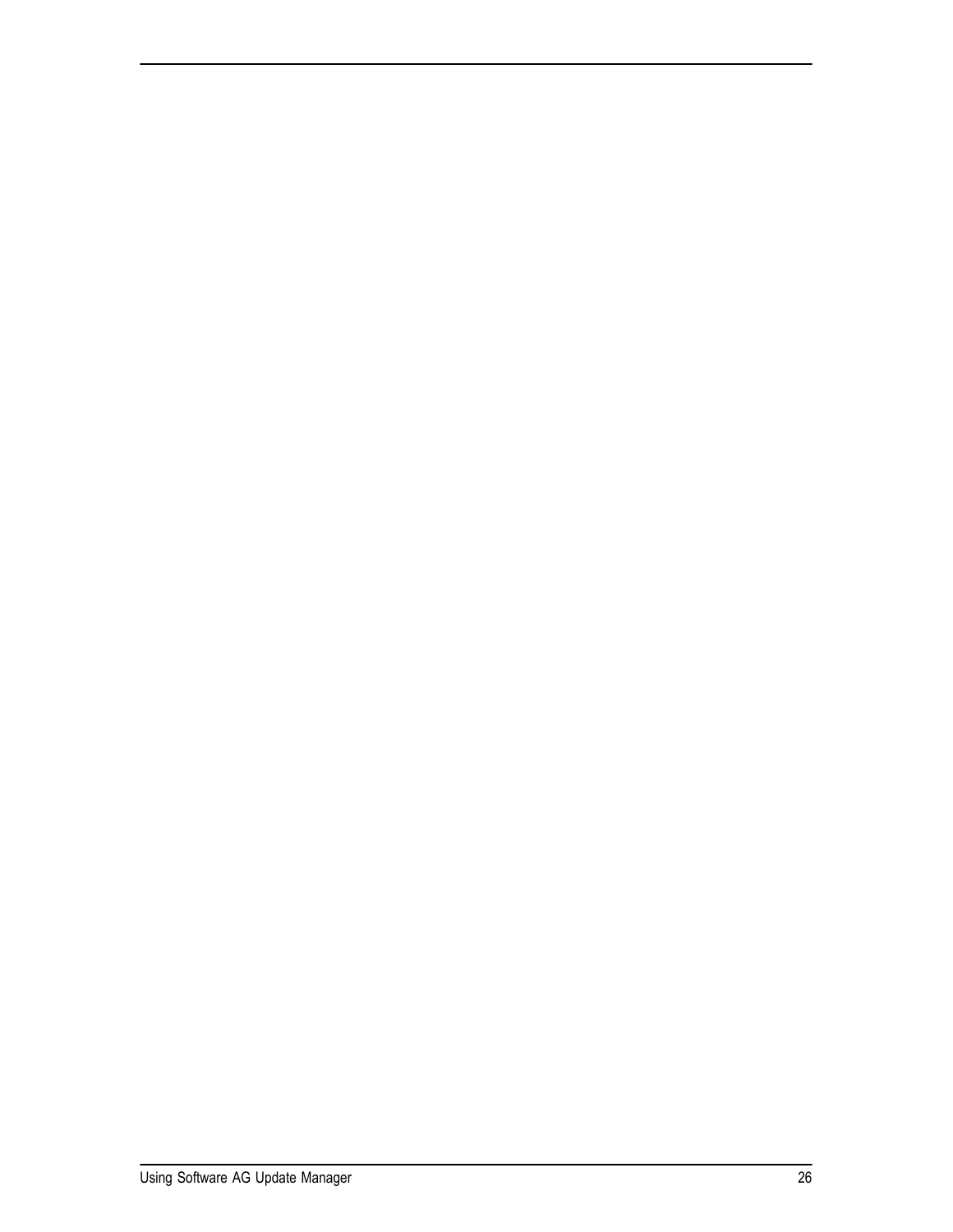# <span id="page-26-0"></span>**4 Starting Update Manager**

|  | - 29 |
|--|------|
|  |      |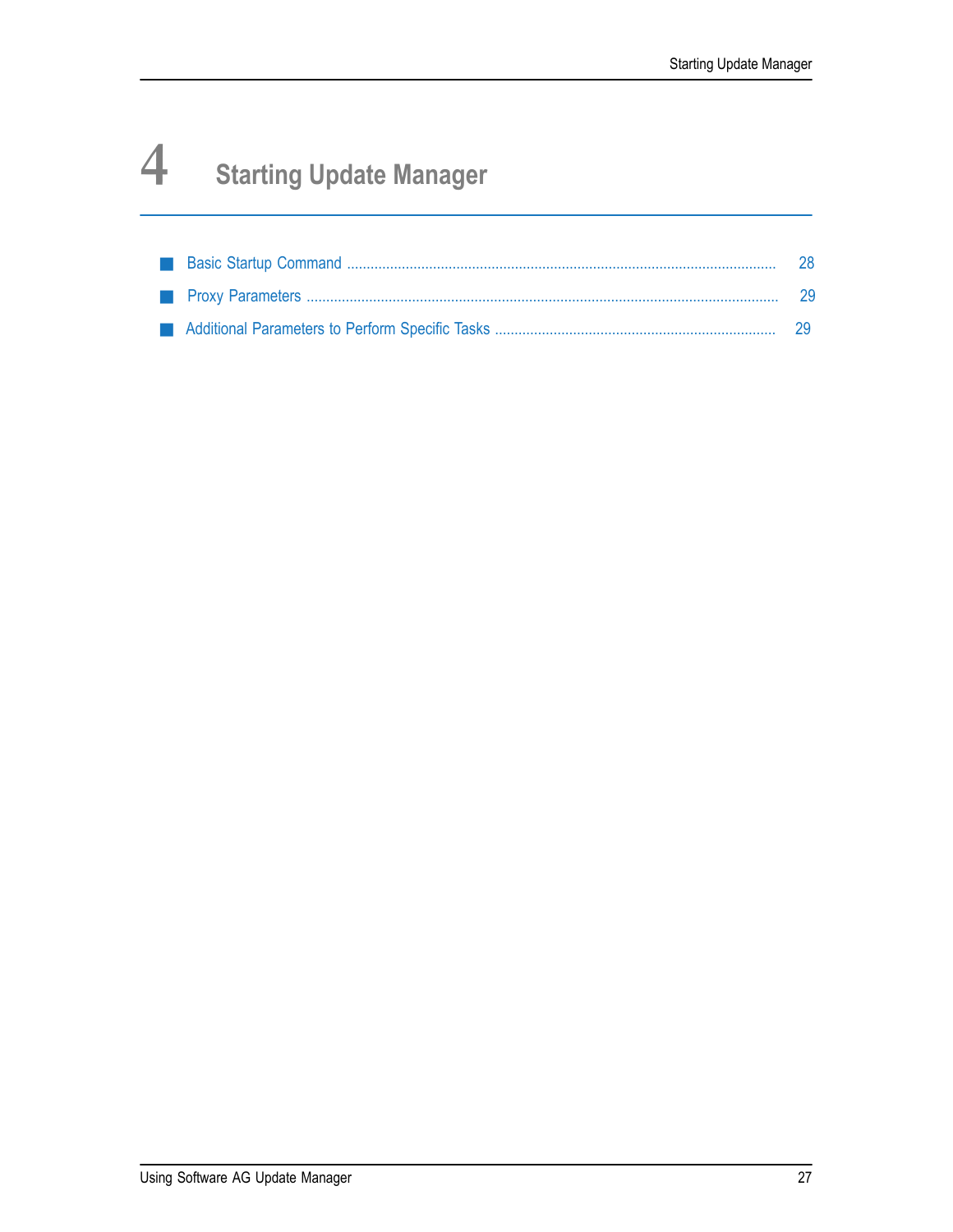# <span id="page-27-0"></span>**Basic Startup Command**

Log onto the machine that hosts Update Manager as the same user that installed the Software AG products you want to work with. Then start Update Manager.

**Note:** Update Manager upgrades itself automatically at startup whenever a more recent release is available on Empower when you are connected to it, or in an image from which you are installing.

The following table provides the basic startup command for Update Manager on supported operating systems.

| <b>System</b> | <b>Mode</b> | <b>Basic Startup Command</b>                                                                                                                                                                      |
|---------------|-------------|---------------------------------------------------------------------------------------------------------------------------------------------------------------------------------------------------|
| Windows GUI   |             | Go to Start > Software AG > Update Manager. On the first<br>panel that appears, indicate whether to proceed to the<br>Update Manager GUI, create or add to an image, or install<br>from an image. |
|               |             | Windows Command Go to the Software AG_directory\UpdateManager\bin<br>directory and run one of these commands:                                                                                     |
|               |             | UpdateManagerGUI.bat<br>[additional parameters]                                                                                                                                                   |
|               |             | UpdateManagerCMD.bat [proxy parameters]<br>[additional parameters]                                                                                                                                |
| <b>UNIX</b>   | GUI         | Go to the <i>Software AG_directory</i> /UpdateManager/bin<br>directory and run this command:                                                                                                      |
|               |             | UpdateManagerGUI.sh                                                                                                                                                                               |
|               |             | On the first panel that appears, indicate whether to<br>proceed to the Update Manager GUI, create or add to an<br>image, or install from an image.                                                |
| <b>UNIX</b>   |             | Command Go to the Software AG_directory/UpdateManager/bin<br>directory and run one of these commands:                                                                                             |
|               |             | ./UpdateManagerGUI.sh [additional parameters]                                                                                                                                                     |
|               |             | ./UpdateManagerCMD.sh [proxy parameters]<br>[additional parameters]                                                                                                                               |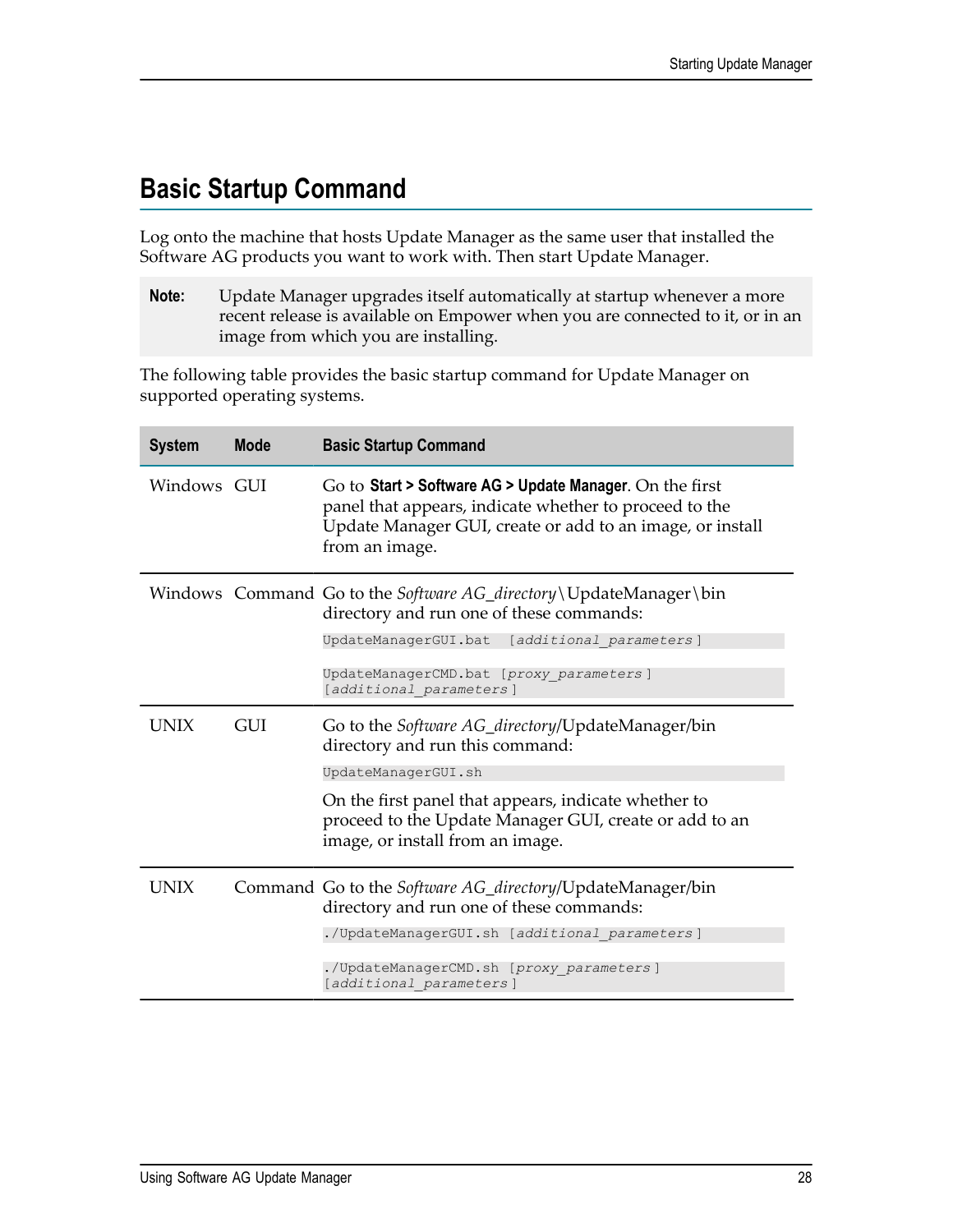## <span id="page-28-0"></span>**Proxy Parameters**

If your company connects to the Internet through an HTTP or Socks proxy server, you must use that proxy server to install.

You will be able to identify a proxy after you start Update Manager, but if you want to identify a proxy on the startup command, the parameters are as follows:

[-proxyHost *host* -proxyPort *port* -proxyProtocol {HTTP|SOCKS} [-proxyUsername *name* ] [-proxyPassword *password* ]]

Update Manager stores the parameter values so you do not have to specify them next time you run Update Manager. If you later want to stop using the proxy, go to the *Software AG directory* /UpdateManager/conf directory and delete the proxy.cnf file.

- **Note:** The proxy password is encrypted, but the encryption is not the strongest possible encryption.
- **Note:** Do not try to change proxy parameter values by editing the proxy.cnf file. You can only change the values by specifying them after you start Update Manager or on the startup command.

## <span id="page-28-1"></span>**Additional Parameters to Perform Specific Tasks**

After starting Update Manager using these parameters, see ["Installing Fixes" on](#page-30-0) [page 31](#page-30-0) and ["Deploying](#page-40-0) Support Patches" on page 41 for instructions on how to proceed.

View available fixes (available on startup command for command line mode only):

```
-action viewAvailableFixes -empowerUser user_name -empowerPass password
[-installDir full_path_to_install_dir ]
```
- Create an image that contains only Update Manager: -createImageOnly *full\_path\_to\_image\_file*
- Create a fix image or add to an existing fix image:

-createImage *full\_path\_to\_image\_file*

If you are creating a fix image, you can specify any name for the image file; do not supply an extension. The directory that will contain the image file must exist, and no part of the path or file name can include spaces.

When creating an image, choose the operating system on which you will run Update Manager and create the image.

```
-imagePlatform operating_system_value
```
The table below lists the values for the supported operating systems.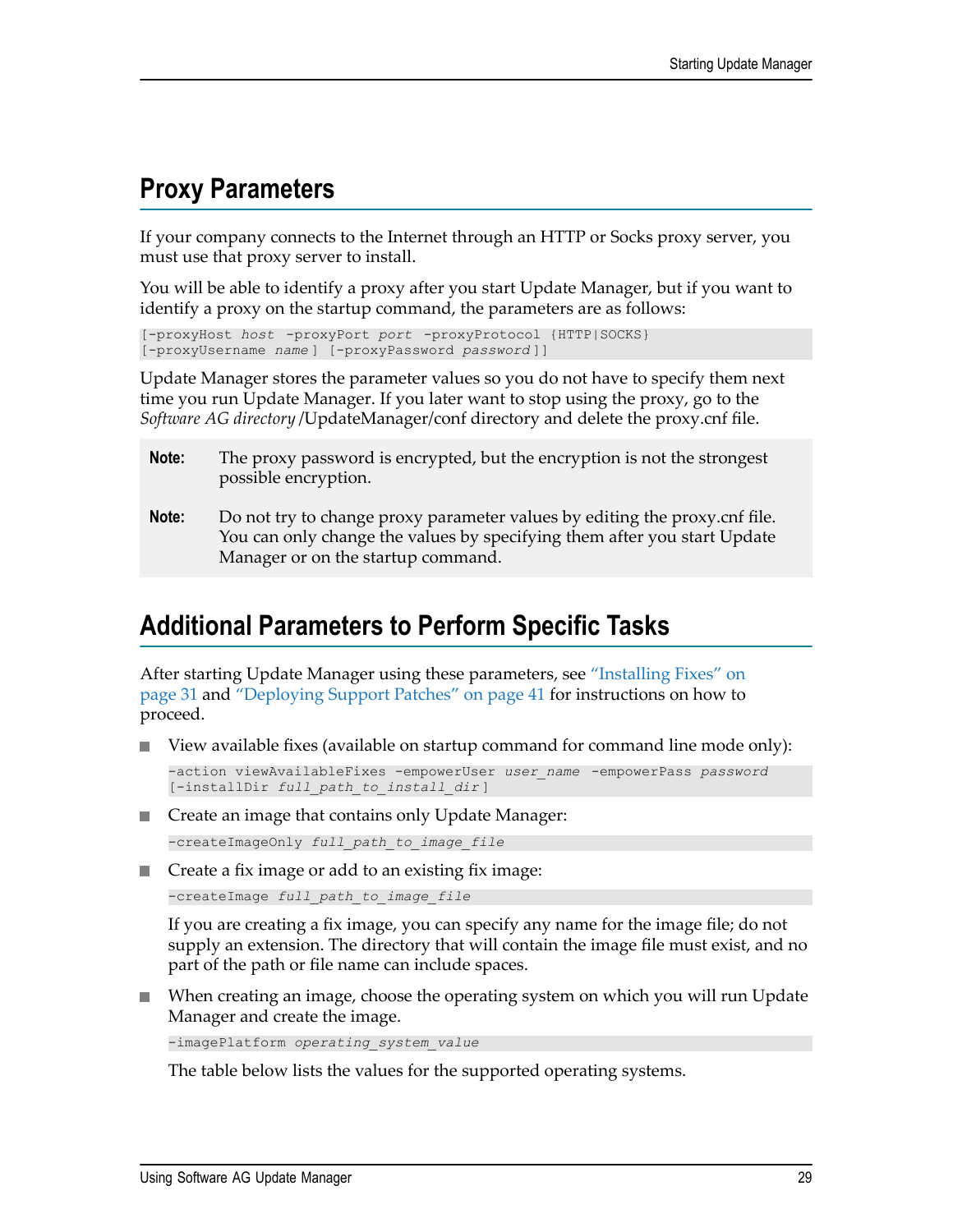| <b>Value</b> | <b>Operating System</b>                    |
|--------------|--------------------------------------------|
| 0SX          | Apple Mac OS X                             |
| HP11IT       | HP HP-UX Intel Itanium 2                   |
| HP11         | HP HP-UX PA-RISC                           |
| LNXS390X     | Linux RHEL and SLES IBM System z           |
| <b>LNX</b>   | Linux RHEL and SLES x86                    |
| LNXAMD64     | Linux RHEL and SLES x86-64 (EM64T, AMD64)  |
| WNT          | Microsoft Windows x86                      |
| W64          | Microsoft Windows x86-64 (EM64T, AMD64)    |
| SOL          | <b>Oracle Solaris SPARC</b>                |
| SOLAMD64     | Oracle Solaris x86-64 (EM64T, AMD Opteron) |

Install from a fix image:  $\mathcal{L}_{\mathcal{A}}$ 

-installFromImage *full\_path\_to\_image\_file*

Install fixes using a script: П

> If you created the script from an image, make sure the image file is still available under the same name and in the same location before running the script.

-readScript *full\_path\_to\_script*

After running the script, restart the products on which you installed fixes.

■ Create a support patch image or add to an existing image:

-createImage *full\_path\_to\_image\_file* -spKey *support\_patch\_key*

If you are creating a support patch image, you can specify any name for the image file; do not supply an extension. The directory that will contain the image file must exist, and no part of the path or file name can include spaces.

Install from a support patch image: F.

```
-installFromImage full_path_to_image_file -spKey support_patch_key
```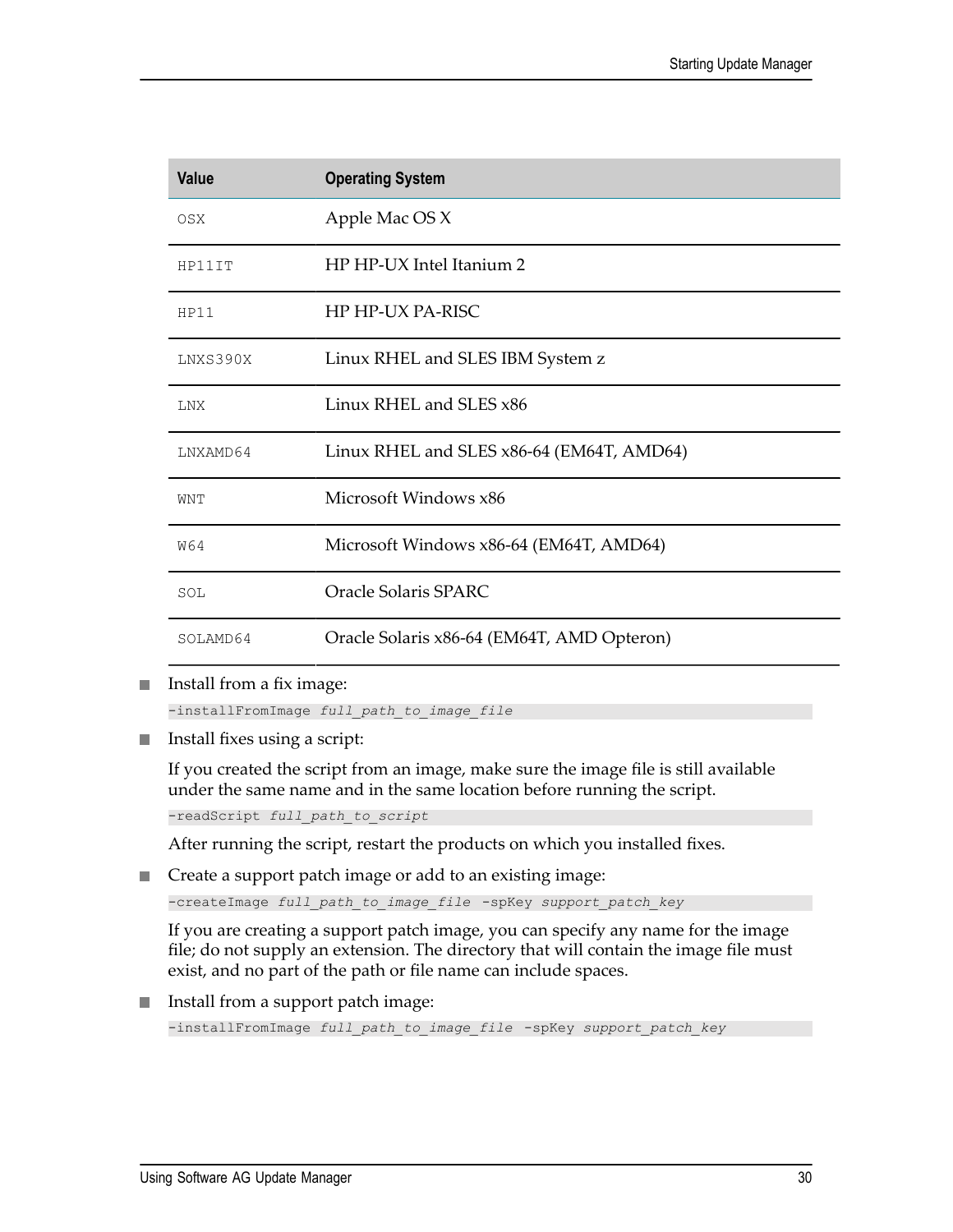#### <span id="page-30-0"></span>5 **Installing Fixes**

|  | 40 |
|--|----|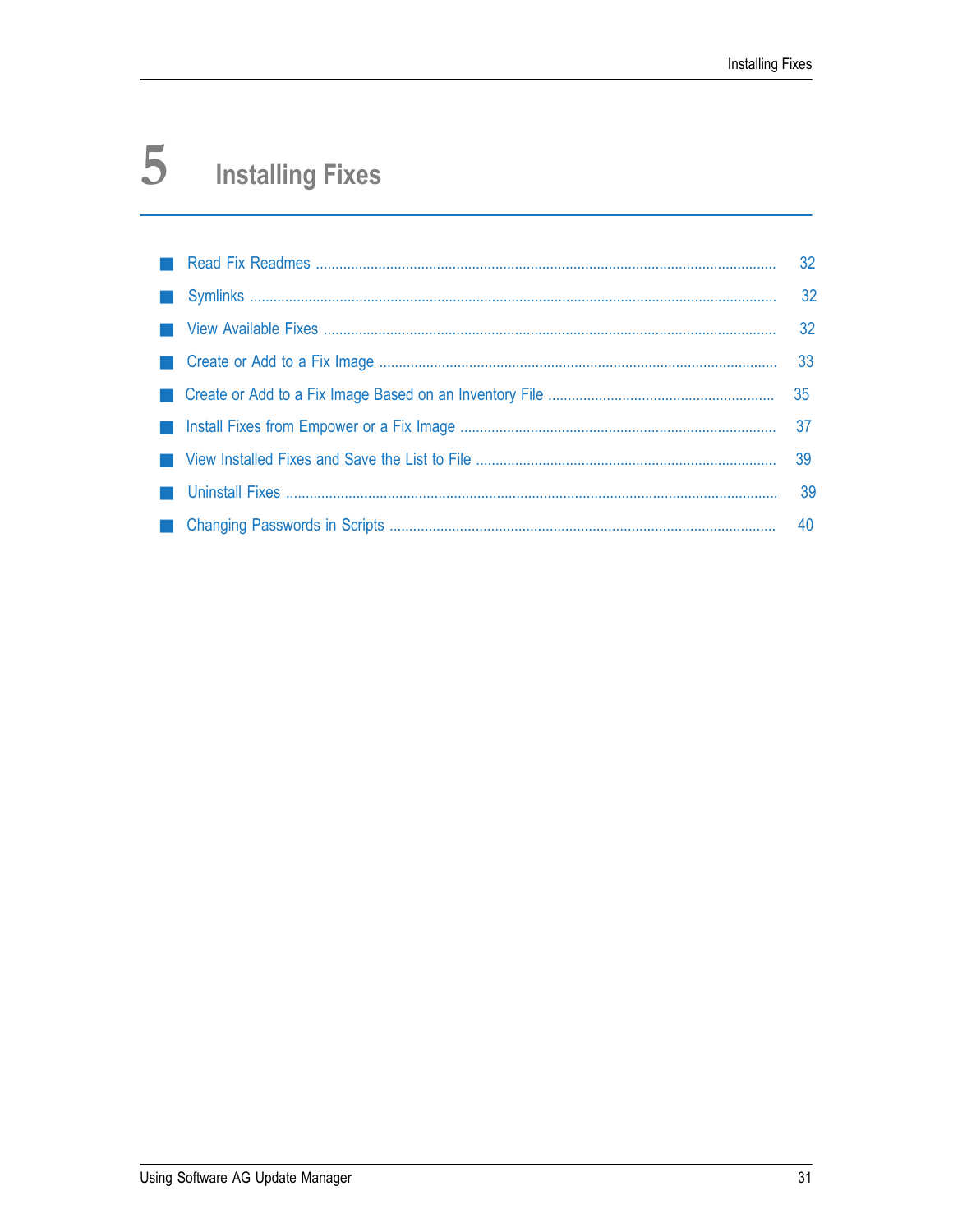# <span id="page-31-0"></span>**Read Fix Readmes**

Read the readmes for all fixes you want to install before installing the fixes. The readmes describe the issues that have been fixed and provide cautions and warnings. Some readmes also provide steps you must perform before or after you install the fixes.

When you run Update Manager in GUI mode, you can view, save, or print the readmes for one or more fixes by selecting the fixes on the fix selection tree and then clicking the appropriate button.

When you use command line mode, you can view the readme for one fix by selecting the fix on the fix selection tree and selecting the View Readme option. You can view readmes for multiple fixes by selecting the fixes and then looking in the *Software AG\_directory*/ install/fix/readme directory. You can also print readmes for selected fixes, or save them in a directory or a ZIP file (provide the full path).

# <span id="page-31-1"></span>**Symlinks**

If you used a symlink when you created your product installation, you must use the symlink to specify the product directory in the tasks below.

# <span id="page-31-2"></span>**View Available Fixes**

- **Note:** Fixes released after the Standard Maintenance period are only available via Update Manager to customers who have extended maintenance contracts with Software AG. Therefore you might see more fixes when you go to the Empower Fix Explorer page than are available to you through Update Manager.
- 1. Start Update Manager using the necessary parameters described in ["Starting Update](#page-26-0) [Manager " on page 27.](#page-26-0)
- 2. In the **Action** list, select **Fix Management** and then select **View available fixes**.
- 3. To view the latest fixes that are available for the products in a particular installation directory, specify that directory in the **Product directory** field.

To view the latest fixes that are available for all products you have licensed from Software AG, leave the **Product directory** field blank.

4. Select **Next**.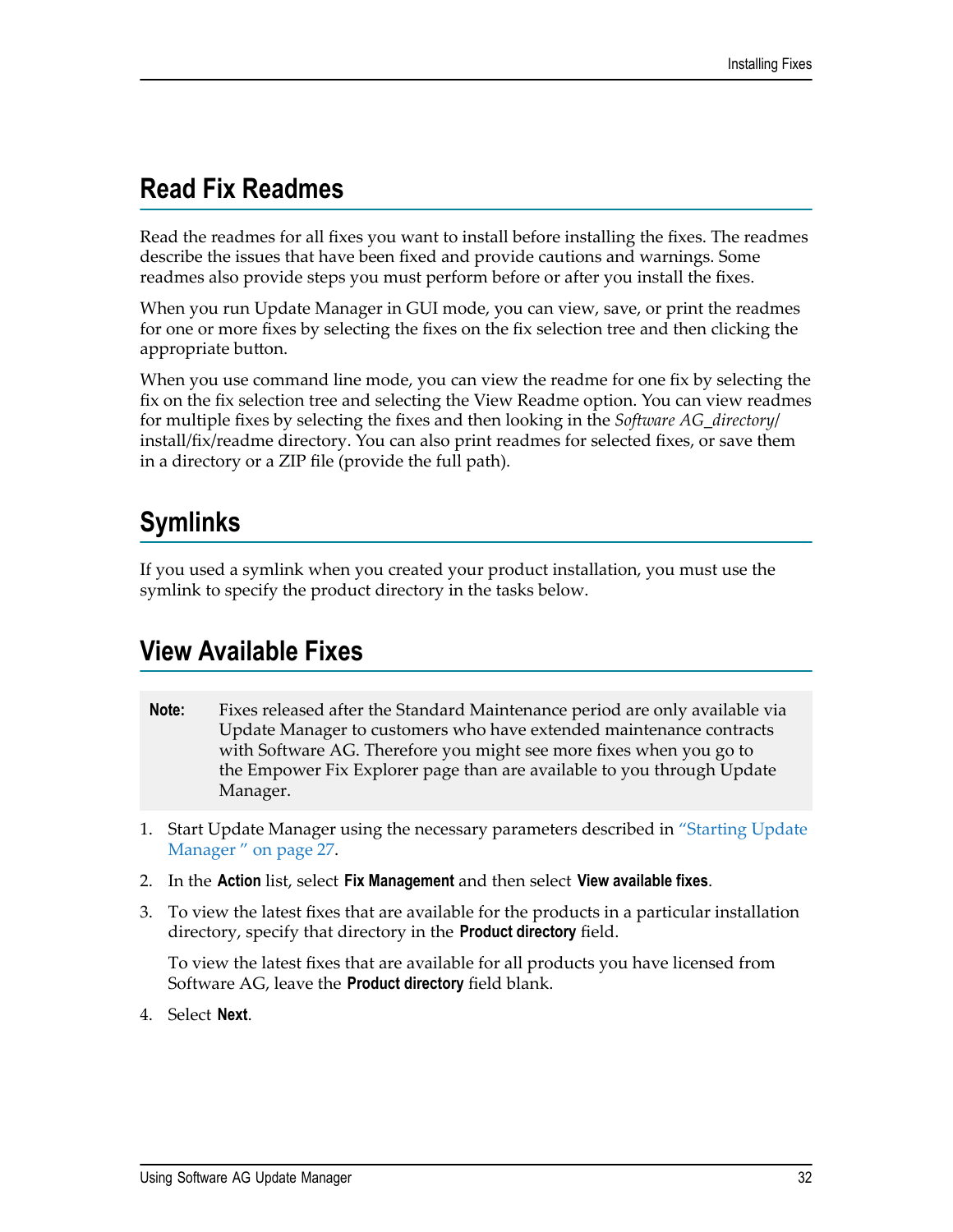## <span id="page-32-0"></span>**Create or Add to a Fix Image**

#### <span id="page-32-1"></span>**Create or Add to a Fix Image Based on All Licensed Products**

- 1. On any online machine, start Update Manager using the necessary parameters described in ["Starting Update Manager " on page 27,](#page-26-0) and then choose to **Create or add to an image**.
- 2. Choose to create a complete image containing both Update Manager and product fixes and specify the directory and file name to use for the image file. Also choose the operating system on which you will run Update Manager and create the image.

| <b>Value</b> | <b>Operating System</b>                                                             |
|--------------|-------------------------------------------------------------------------------------|
| AIX          | <b>IBM AIX</b>                                                                      |
| <b>OSX</b>   | Apple Mac OS X                                                                      |
| HP11IT       | HP HP-UX Intel Itanium 2 (for product releases 10.3 and lower)                      |
| HP11         | HP HP-UX PA-RISC                                                                    |
| LNXS390X     | Linux RHEL and SLES IBM System z                                                    |
| <b>LNX</b>   | Linux RHEL and SLES x86                                                             |
| LNXAMD64     | Linux RHEL and SLES x86-64 (EM64T, AMD64)                                           |
| WNT          | Microsoft Windows x86                                                               |
| <b>W64</b>   | Microsoft Windows x86-64 (EM64T, AMD64)                                             |
| SOL          | Oracle Solaris SPARC                                                                |
| SOLAMD64     | Oracle Solaris x86-64 (EM64T, AMD Opteron) (for product<br>releases 10.3 and lower) |

The table below lists the values for the supported operating systems.

- 3. Select **Choose from: All licensed products**.
- 4. Provide your **Empower user name** and **Password**.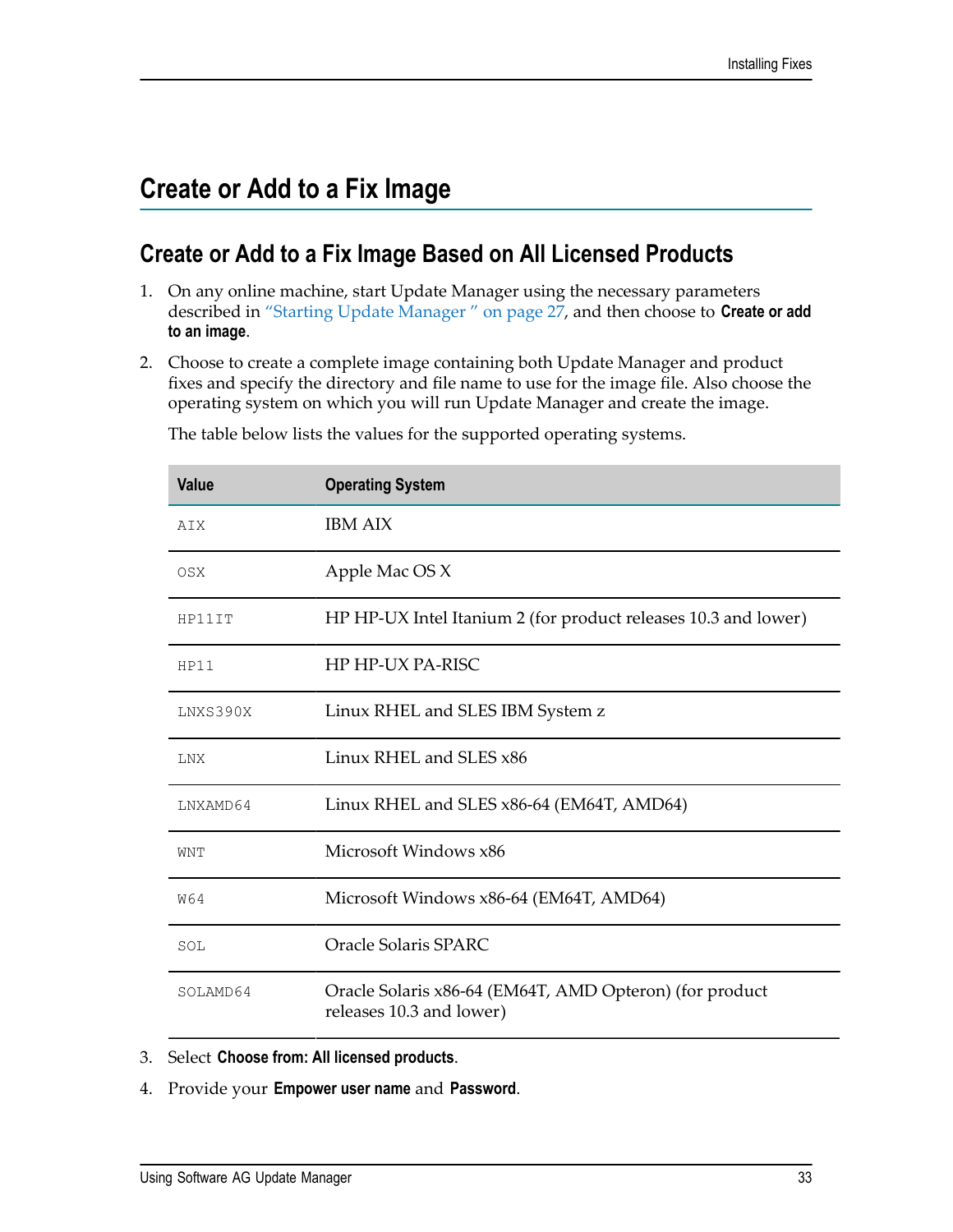- 5. Select **Next**. Update Manager displays the fix selection tree. The tree shows the full list of available fixes on Empower for all products you have licensed from Software AG. If you are adding to an existing image, the tree shows the fixes that are already in the image, selected.
- 6. Select the fixes to add to the image and select **Next**. Update Manager lists the fixes you selected. If there are other fixes that are related to and required by the fixes you selected, Update Manager lists those fixes as well.
- 7. Select **Next**. Update Manager downloads the fixes into the image.
- 8. Copy the image to the machines on which you want to install fixes.

#### <span id="page-33-0"></span>**Create or Add to a Fix Image Based on a Model Installation Directory**

- 1. Go to an online machine that has the installation directory on which you want to model the image.
- 2. Start Update Manager using the necessary parameters described in ["Starting Update](#page-26-0) [Manager " on page 27,](#page-26-0) and then choose to **Create or add to an image**.
- 3. Choose to create a complete image containing both Update Manager and product fixes and specify the directory and file name to use for the image file. Also choose the operating system on which you will run Update Manager and create the image.

The table below lists the values for the supported operating systems.

| <b>Value</b> | <b>Operating System</b>                                        |
|--------------|----------------------------------------------------------------|
| AIX          | <b>IBM AIX</b>                                                 |
| <b>OSX</b>   | Apple Mac OS X                                                 |
| HP11IT       | HP HP-UX Intel Itanium 2 (for product releases 10.3 and lower) |
| HP11         | HP HP-UX PA-RISC                                               |
| LNXS390X     | Linux RHEL and SLES IBM System z                               |
| <b>LNX</b>   | Linux RHEL and SLES x86                                        |
| LNXAMD64     | Linux RHEL and SLES x86-64 (EM64T, AMD64)                      |
| WNT          | Microsoft Windows x86                                          |
| W64          | Microsoft Windows x86-64 (EM64T, AMD64)                        |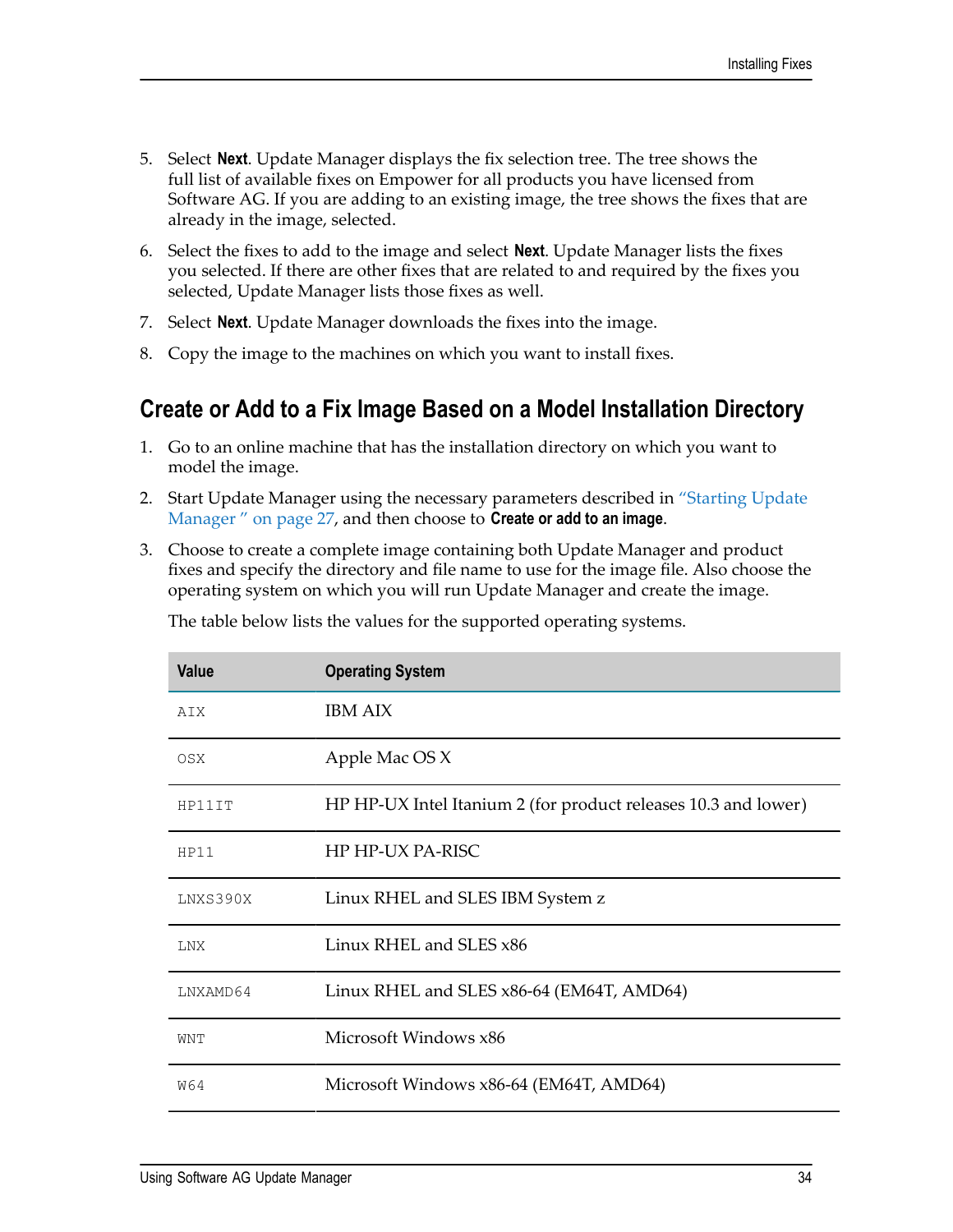| Value    | <b>Operating System</b>                                                             |
|----------|-------------------------------------------------------------------------------------|
| SOL      | Oracle Solaris SPARC                                                                |
| SOLAMD64 | Oracle Solaris x86-64 (EM64T, AMD Opteron) (for product<br>releases 10.3 and lower) |

- 4. Select **Choose from: Installed products only**.
- 5. For **Product directory**, specify the full path to the product installation directory.
- 6. Provide your **Empower user name** and **Password**.
- 7. Select **Next**. Update Manager displays the fix selection tree. The tree lists the products in the specified product installation directory, fixes that are already installed on products with the word (Installed), and the latest fixes that are available for the products on Empower. If you are adding to an existing image, the tree shows the fixes that are already in the image, selected.
	- **Note:** If the tree displays no fixes available for install, then no fixes are available for the products in the specified installation directory.
- 8. Select the fixes to add to the image and select **Next**. Update Manager lists the fixes you selected. If there are other fixes that are required by the fixes you selected, and products to which the fixes apply exist in the specified installation directory, Update Manager lists those fixes as well.
	- **Note:** If products to which required fixes apply do not exist in the specified installation directory, Update Manager will list those fixes at the end of the installation.
- 9. Select **Next**. Update Manager downloads the fixes into the image.
- 10. Copy the image to the machines on which you want to install fixes.

#### <span id="page-34-0"></span>**Create or Add to a Fix Image Based on an Inventory File**

- 1. Go to the offline machine that has the installation directory on which you want to base the inventory file.
- 2. Start Update Manager using the necessary parameters described in ["Starting Update](#page-26-0) [Manager " on page 27](#page-26-0) and then choose to **Proceed to Update Manager**.
- 3. Choose to **Create inventory**. Specify the full path to the directory in which to generate an inventory file that will list the operating system, the products in the specified installation directory, and the fixes that are already installed on those products. Update Manager names the inventory file *operating\_system machine\_namesuite\_release yyyymmdd\_hhmmss*.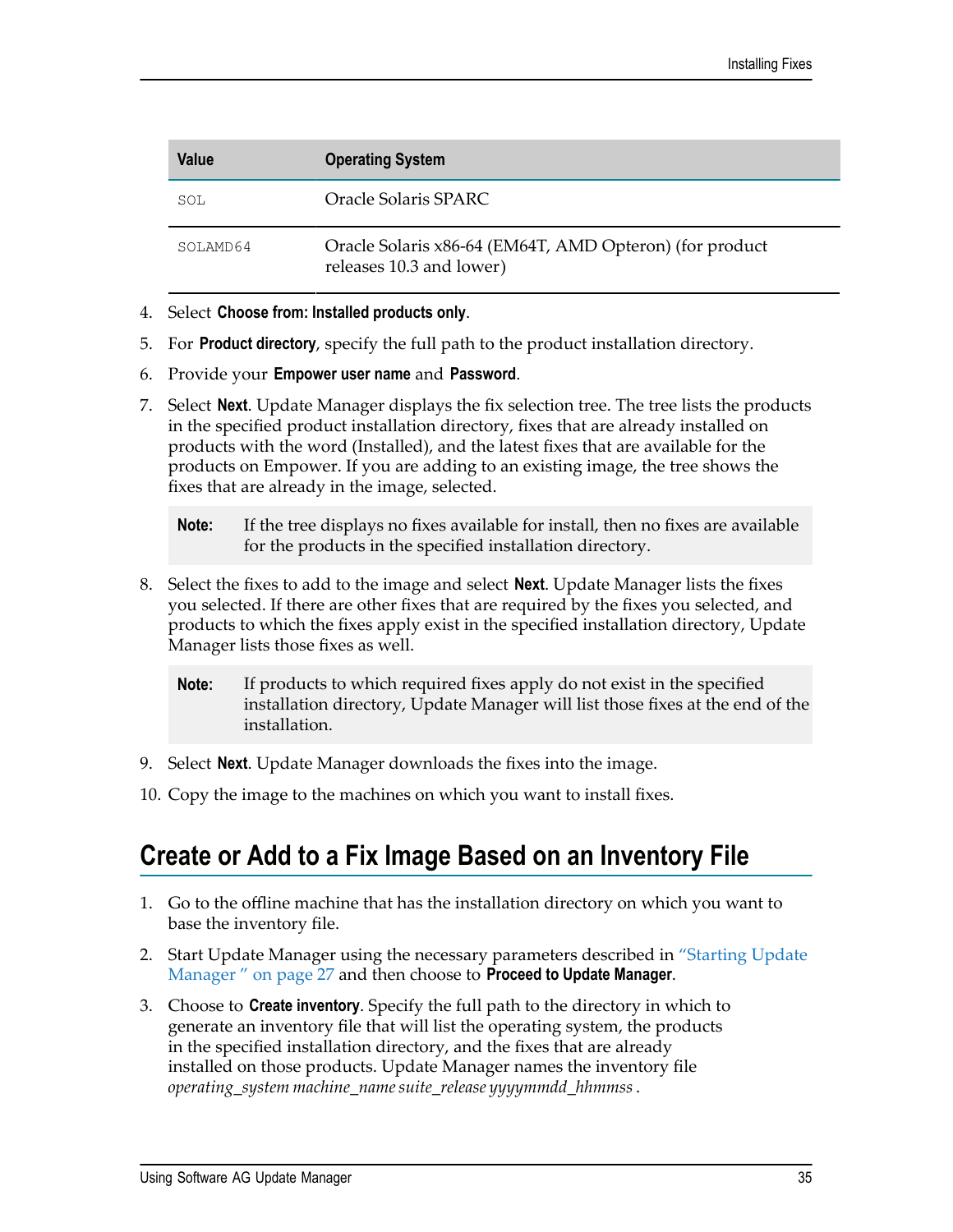- 4. Copy the inventory file to an online machine.
- 5. On the online machine, start Update Manager, and then choose to **Create or add to an image**.
- 6. Choose to create a complete image containing both Update Manager and product fixes and specify the directory and file name to use for the image file. Also choose the operating system on which you will run Update Manager and create the image. The operating system must be the same as the machine on which you generated the inventory file.

| <b>Value</b> | <b>Operating System</b>                                                             |
|--------------|-------------------------------------------------------------------------------------|
| AIX          | <b>IBM AIX</b>                                                                      |
| <b>OSX</b>   | Apple Mac OS X                                                                      |
| HP11IT       | HP HP-UX Intel Itanium 2 (for product releases 10.3 and lower)                      |
| HP11         | HP HP-UX PA-RISC                                                                    |
| LNXS390X     | Linux RHEL and SLES IBM System z                                                    |
| LNX          | Linux RHEL and SLES x86                                                             |
| LNXAMD64     | Linux RHEL and SLES x86-64 (EM64T, AMD64)                                           |
| WNT          | Microsoft Windows x86                                                               |
| W64          | Microsoft Windows x86-64 (EM64T, AMD64)                                             |
| SOL          | Oracle Solaris SPARC                                                                |
| SOLAMD64     | Oracle Solaris x86-64 (EM64T, AMD Opteron) (for product<br>releases 10.3 and lower) |

The table below lists the values for the supported operating systems.

- 7. Select **Choose from: Inventory file** and specify the inventory file name.
- 8. Provide your **Empower user name** and **Password**.
- 9. Select **Next**. Update Manager displays the fix selection tree. The tree lists the products in the inventory file and the fixes that are already installed on those products with the word (Installed). If you are adding to an existing image, the tree shows the fixes that are already in the image, selected.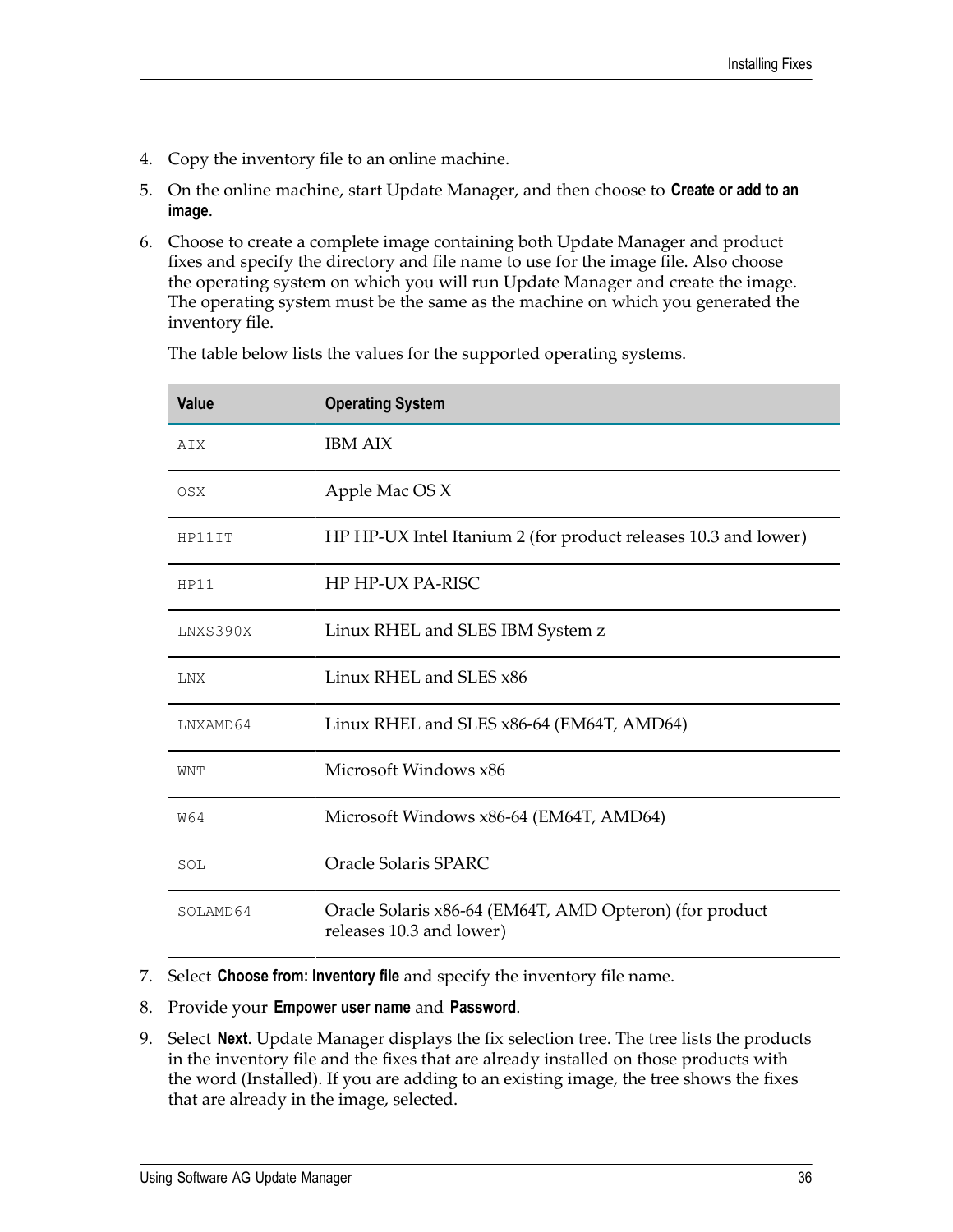- 10. Select the fixes to add to the image and select **Next**. Update Manager lists the fixes you selected. If there are other fixes that are required by the fixes you selected, and products to which the fixes apply exist in the specified installation directory, Update Manager lists those fixes as well.
	- **Note:** If products to which required fixes apply do not exist in the specified installation directory, Update Manager will list those fixes at the end of the installation.
- 11. Select **Next**. Update Manager downloads the fixes into the image.
- 12. Copy the image to the machines on which you want to install fixes.

#### <span id="page-36-0"></span>**Install Fixes from Empower or a Fix Image**

- **Note:** In clustered environments, Software AG recommends that you install all required fixes on each node.
- 1. Remove all previously installed support patches from the product or component before installing official fixes.
- 2. Start Update Manager using the necessary parameters described in ["Starting Update](#page-26-0) [Manager " on page 27.](#page-26-0)
- 3. If you are installing from Empower, select **Fix Management** in the **Action** list, and then select **Install fixes from Empower**.
- 4. If you want to create a script, select **Also create script**. For **Script file name**, specify the full path to the file in which to save the new script. The directory that will contain the script must exist, and no part of the path or file name can include a space. You can specify any name for the file. You do not have to supply an extension; Update Manager will automatically add the extension .txt.

**Important:** If you create a script while installing from an image, the script will run only if the image remains available under the same name and in the same location.

- 5. For **Product directory**, specify the full path to the product installation directory.
- 6. If you are installing from Empower, provide your **Empower user name** and **Password**.
- 7. Select **Next**.

If you are installing from Empower, Update Manager tries to connect. If your company connects to the Internet through an HTTP or Socks proxy server, you must use that proxy server to install. Update Manager gives you the option to specify the proxy server connection settings.

Update Manager displays the fix selection tree. The tree lists the following: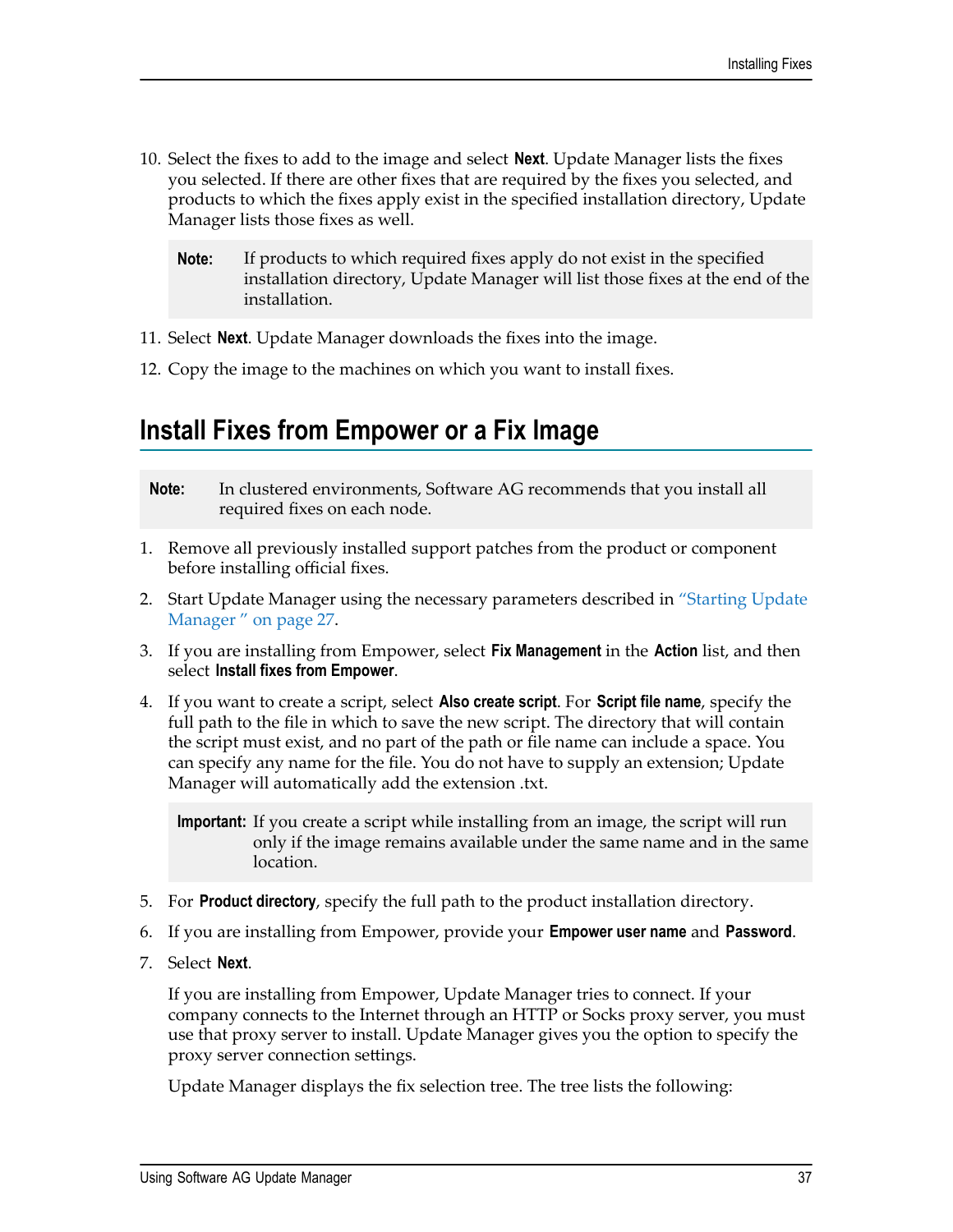- The products in the specified product installation directory. L.
- If you are installing from Empower, the latest fixes that are available for the n. products.
- n. If you are installing from an image, the fixes in the image.
- L. Any fixes that are already installed on the products. The names of these fixes are followed by the word (Installed).
- Any fixes that have already been installed on the products, but must be П reinstalled to update product infrastructure or to apply to new instances that have been added to existing products (for example, to Integration Server or My webMethods Server). The names of these fixes are followed by the word (Reinstall). These fixes are preselected and cannot be unselected.

If the tree does not display any fixes available for installation, then no fixes are available for the products in the specified installation directory.

8. Select the fixes to install.

The following table describes information about size and space requirements shown by Update Manager.

| <b>Field</b>               | <b>Meaning</b>                                                                                                                                                                                                                                                                                                                              |
|----------------------------|---------------------------------------------------------------------------------------------------------------------------------------------------------------------------------------------------------------------------------------------------------------------------------------------------------------------------------------------|
| <b>Size</b>                | Size of the currently selected fix.                                                                                                                                                                                                                                                                                                         |
| Total<br>Download<br>Size  | Sum of the sizes of all selected fixes.                                                                                                                                                                                                                                                                                                     |
| Free<br>space<br>required  | Four times the total download size. This is because Update<br>Manager downloads fixes in a ZIP file, but when extracted the<br>fixes are about two times the size of the ZIP file. In addition,<br>Update Manager requires space to back up any previously<br>installed fixes, to write temporary files, and to perform file<br>operations. |
| Free<br>space<br>available | Space available on the target machine. If free space required<br>exceeds this number, Update Manager will display an error<br>message.                                                                                                                                                                                                      |

9. Select **Next**. Update Manager lists the fixes you selected. If there are other fixes that are related to and required by the fixes you selected, and products to which the fixes apply exist in the specified installation directory, Update Manager lists those fixes as well.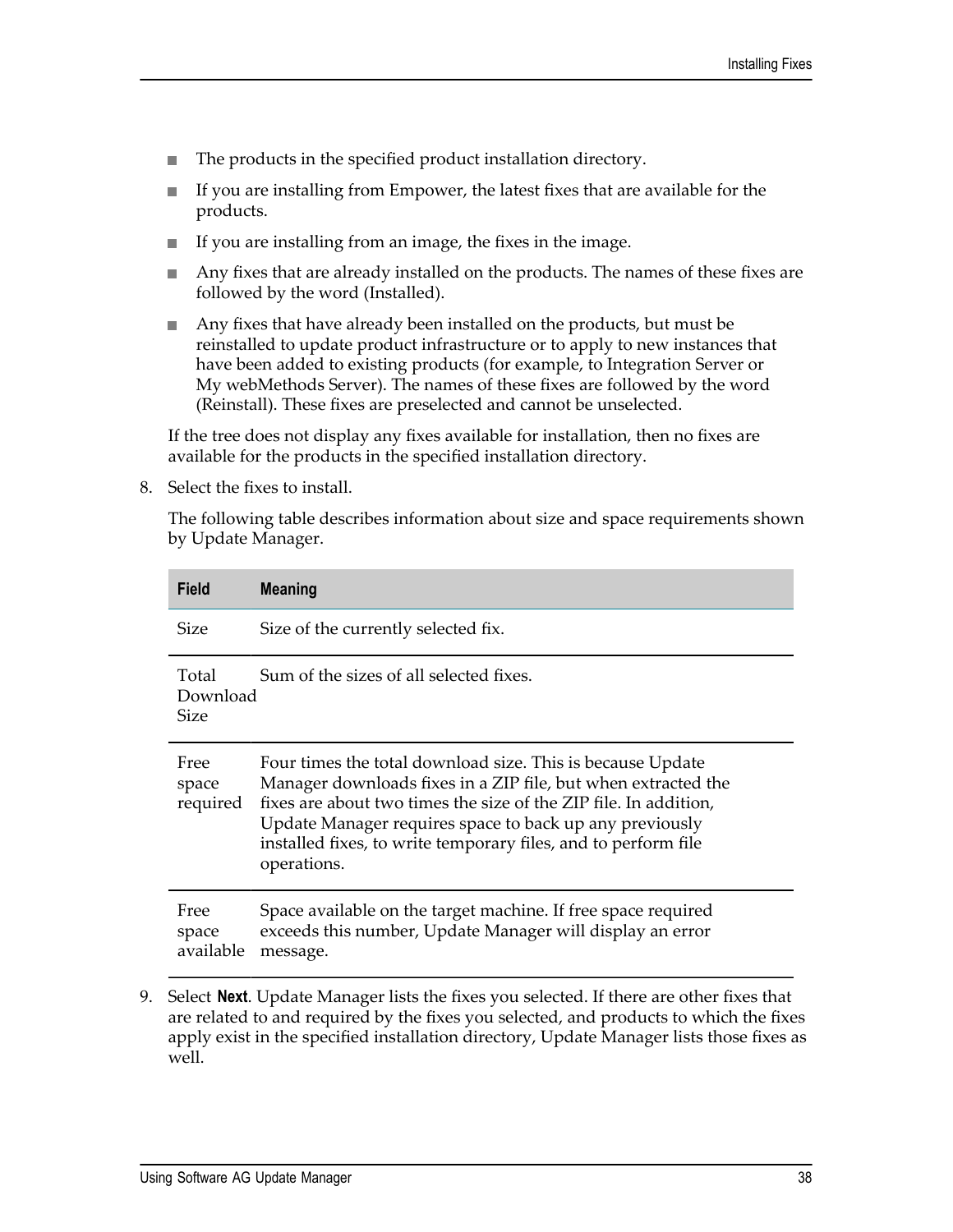- **Note:** If products to which related required fixes apply do not exist in the specified installation directory, Update Manager will list those fixes at the end of the installation.
- 10. When you are done reviewing the list, select **Next**.
- 11. Depending on the products you are working with, the Update Manager might ask for product connection values. The Update Manager needs the connection values to shut down and act on the indicated products.
	- **Note:** If multiple instances of a product exist on the machine, make sure the connection values you supply identify the instance that is in the specified product installation directory.
- 12. Select **Next**. Update Manager installs the fixes, and then displays the installation complete panel.

If products for which there are related required fixes did not exist in the specified installation directory, Update Manager lists the fixes now. You must install them on their products as soon as possible.

**Important:** If you do not install the listed related required fixes, your products will not work properly together.

13. Restart the products on which you installed fixes.

#### <span id="page-38-0"></span>**View Installed Fixes and Save the List to File**

- 1. Start Update Manager using the necessary parameters described in ["Starting Update](#page-26-0) [Manager " on page 27.](#page-26-0)
- 2. In the **Action** list, select **Fix Management** and then select **View installed fixes**.
- 3. For **Product directory**, specify the full path to the product installation directory.
- 4. Select **Next**. Update Manager displays a list of all installed fixes, by product, in the specified installation directory.
- 5. In GUI mode, if you want to save the fix list to file, select **Save Fix List**, then specify the full path to the file name (for example, *Software AG\_directory*/UpdateManager directory/FixesInstalled.txt).

## <span id="page-38-1"></span>**Uninstall Fixes**

- 1. Start Update Manager using the necessary parameters described in ["Starting Update](#page-26-0) [Manager " on page 27.](#page-26-0)
- 2. In the **Action** list, select **Fix Management** and then select **Uninstall fixes**.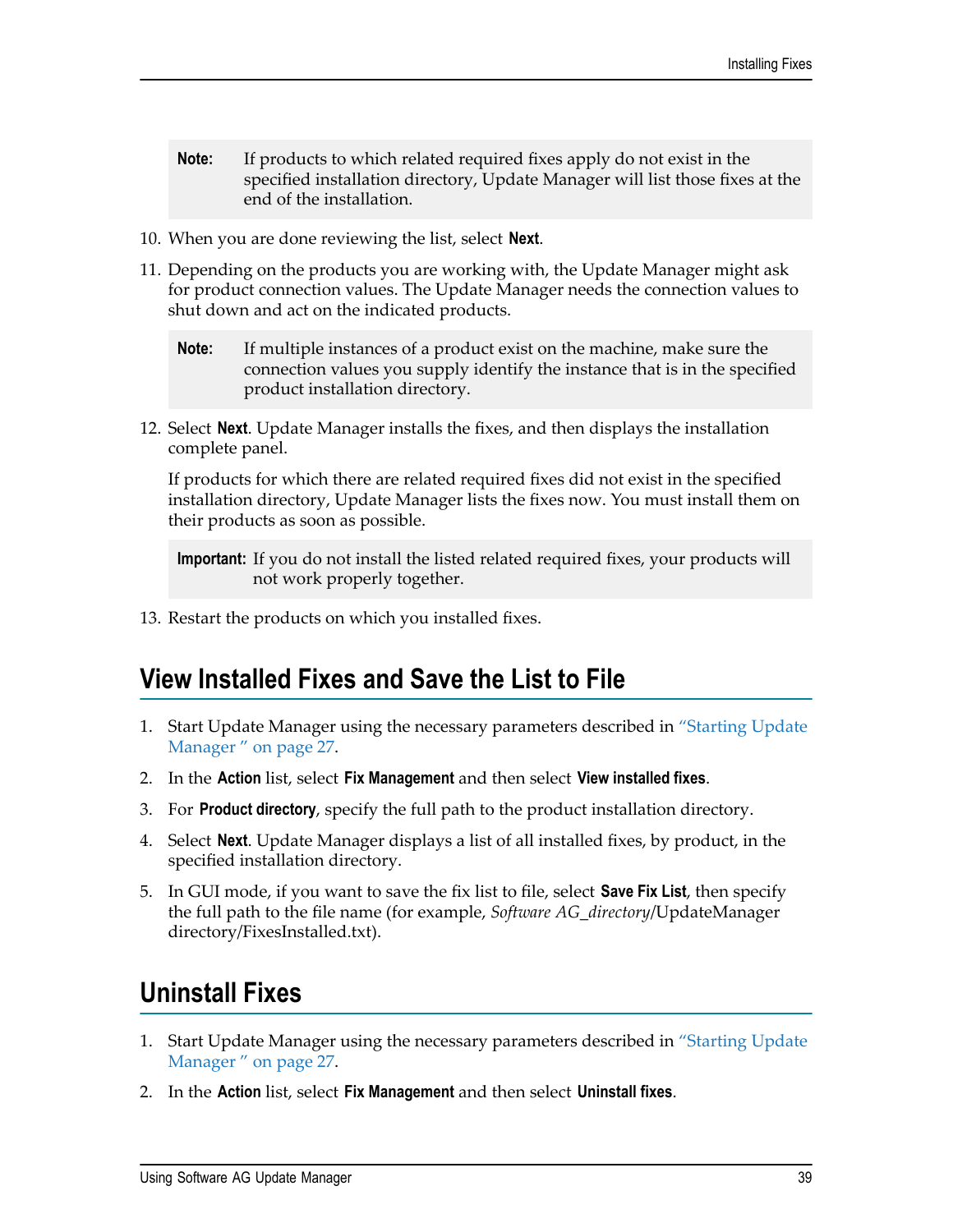- 3. If you want to create a script, select **Also create script**. For **Script file name**, specify the full path to the file in which to save the new script. The directory that will contain the script must exist, and no part of the path or file name can include a space. You can specify any name for the file. You do not have to supply an extension; Update Manager will automatically add the extension .txt.
- 4. For **Product directory**, specify the full path to the product installation directory.
- 5. Select **Next**. Update Manager displays all installed fixes.
- 6. Select the fixes to uninstall and then select **Next**.
	- **Note:** You cannot uninstall fixes that are shown as disabled or uninstallable on the fix selection tree.

If the fixes you selected are not required by other installed fixes, Update Manager lists the fixes you selected.

If the fixes you selected are required by other installed fixes, Update Manager displays a message to that effect. You must either unselect the required fixes or keep the required fix selections and also select all fixes that depend on the required fixes.

- 7. When you are done reviewing the list, select **Next**.
- 8. Depending on the products you are working with, the Update Manager might ask for product connection values. The Update Manager needs the connection values to shut down and act on the indicated products.
	- **Note:** If multiple instances of a product exist on the machine, make sure the connection values you supply identify the instance that is in the specified product installation directory.
- 9. Select **Next**. Update Manager uninstalls the fixes, and then displays the uninstallation complete panel.
- 10. Restart the products from which you uninstalled fixes.

## <span id="page-39-0"></span>**Changing Passwords in Scripts**

Update Manager automatically encrypts passwords you enter when you create a script. If you need to change the password in a script, follow the steps below.

- 1. Start Update Manager in command line mode (see ["Starting Update Manager " on](#page-26-0) [page 27](#page-26-0)).
- 2. In the **Action** list, select **Fix Management** and then select **Utility for password encryption**.
- 3. Enter the new password you want to use. The utility returns the encrypted password. Copy the encrypted password.
- 4. Open the script in a text editor, paste the new encrypted password over the old password, and save the script.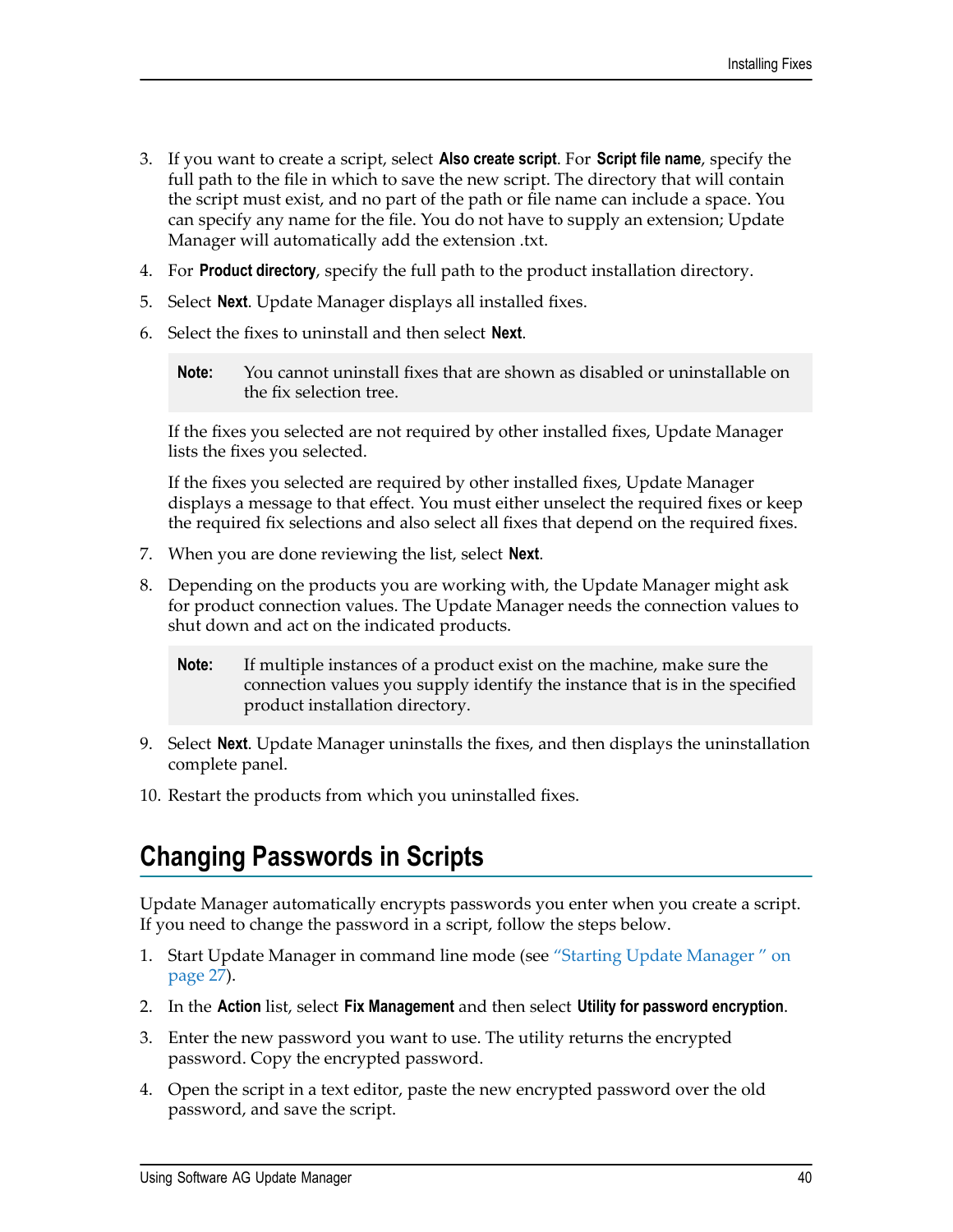# <span id="page-40-0"></span>**6 Deploying Support Patches**

|  | -42 |
|--|-----|
|  |     |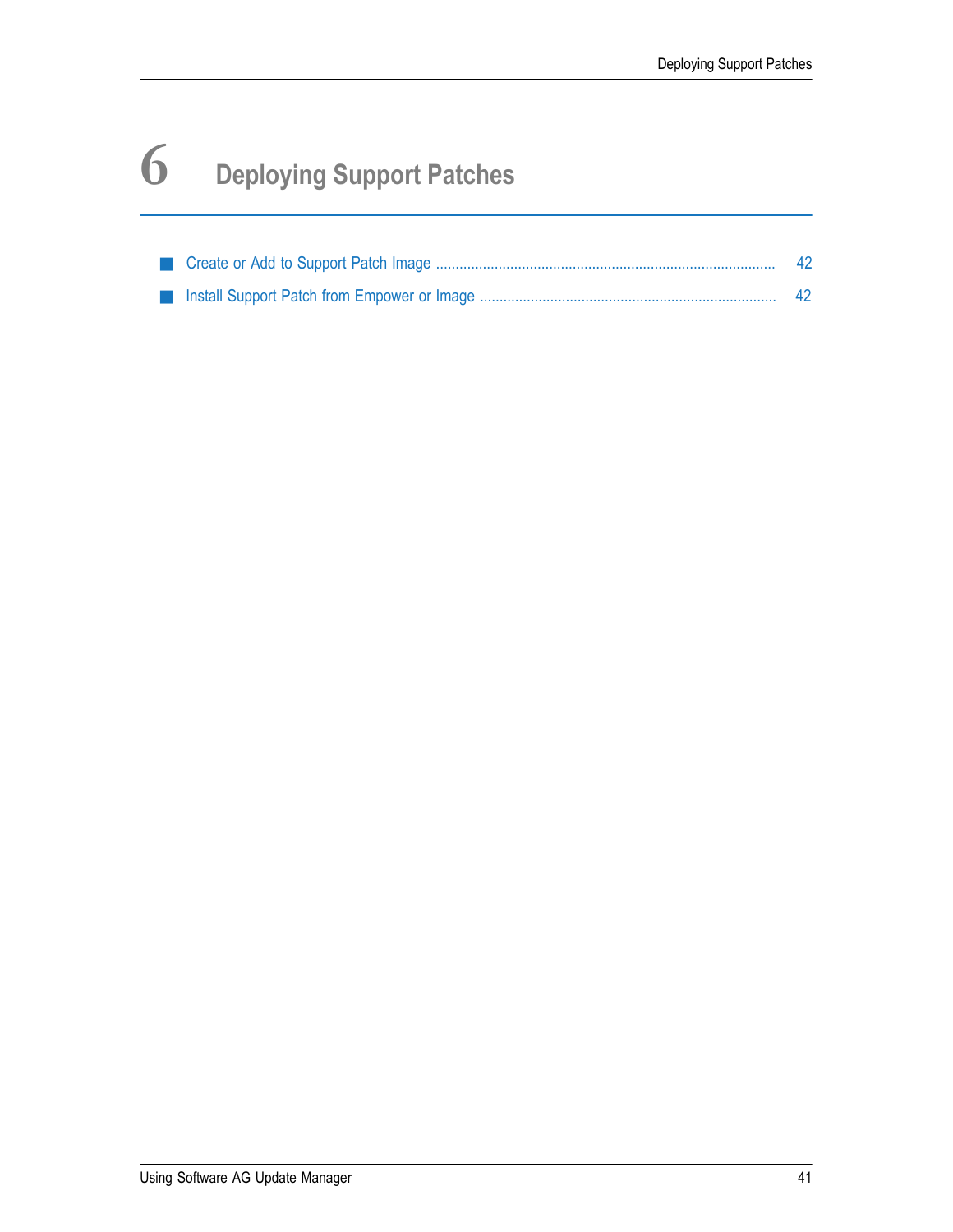## <span id="page-41-0"></span>**Create or Add to Support Patch Image**

- 1. Start Update Manager using the necessary parameters described in ["Starting Update](#page-26-0) [Manager " on page 27.](#page-26-0)
- 2. Provide your **Empower user name** and **Password**.
- 3. Select **Next**. Update Manager downloads the support patch into the image.

# <span id="page-41-1"></span>**Install Support Patch from Empower or Image**

- 1. Start Update Manager using the necessary parameters described in ["Starting Update](#page-26-0) [Manager " on page 27.](#page-26-0)
- 2. If you are installing from Empower, select **Support Patch** in the **Action** list, and then select **Install support patch from Empower**.
- 3. For **Product directory**, specify the full path to the product installation directory.

**Note:** If you used a symlink when you created your product installation, you must use the symlink to specify the product directory

- 4. If you are installing from Empower, provide your **Empower user name** and **Password**.
- 5. Select **Next**.

If you are installing from Empower, Update Manager tries to connect. If your company connects to the Internet through an HTTP or Socks proxy server, you must use that proxy server to install. Update Manager gives you the option to specify the proxy server connection settings.

Update Manager displays the support patch selection tree.

6. Select the support patch to install, select **Next**, and select **Next** again.

You might see a message that says you must install a certain fix before you can install the support patch. Exit the current action, follow the instructions in ["Installing](#page-30-0) [Fixes" on page 31](#page-30-0) to install the specified fix, and then follow the instructions in this section again to install the support patch.

- 7. Depending on the products you are working with, the Update Manager might ask for product connection values. The Update Manager needs the connection values to shut down and act on the indicated products.
	- **Note:** If multiple instances of a product exist on the machine, make sure the connection values you supply identify the instance that is in the specified product installation directory.